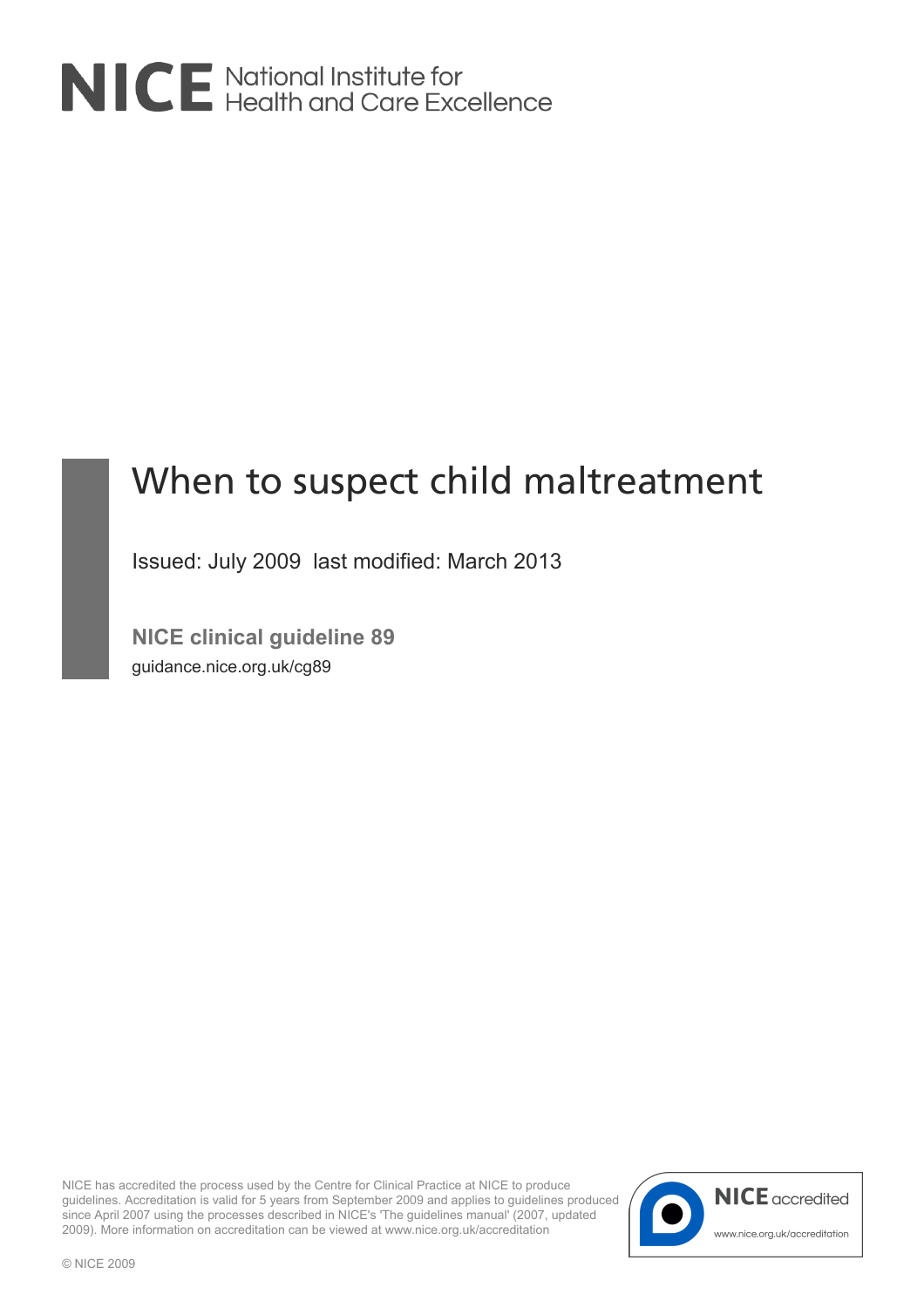$\mathcal{L}_{\mathcal{A}}$ 

# **Contents**

| 4  |
|----|
| 8  |
| 8  |
| 9  |
| 11 |
| 18 |
| 20 |
| 23 |
| 27 |
|    |
| 30 |
| 31 |
| 31 |
| 31 |
| 32 |
| 32 |
| 32 |
| 33 |
| 33 |
| 33 |
| 34 |
| 35 |
|    |
|    |
| 40 |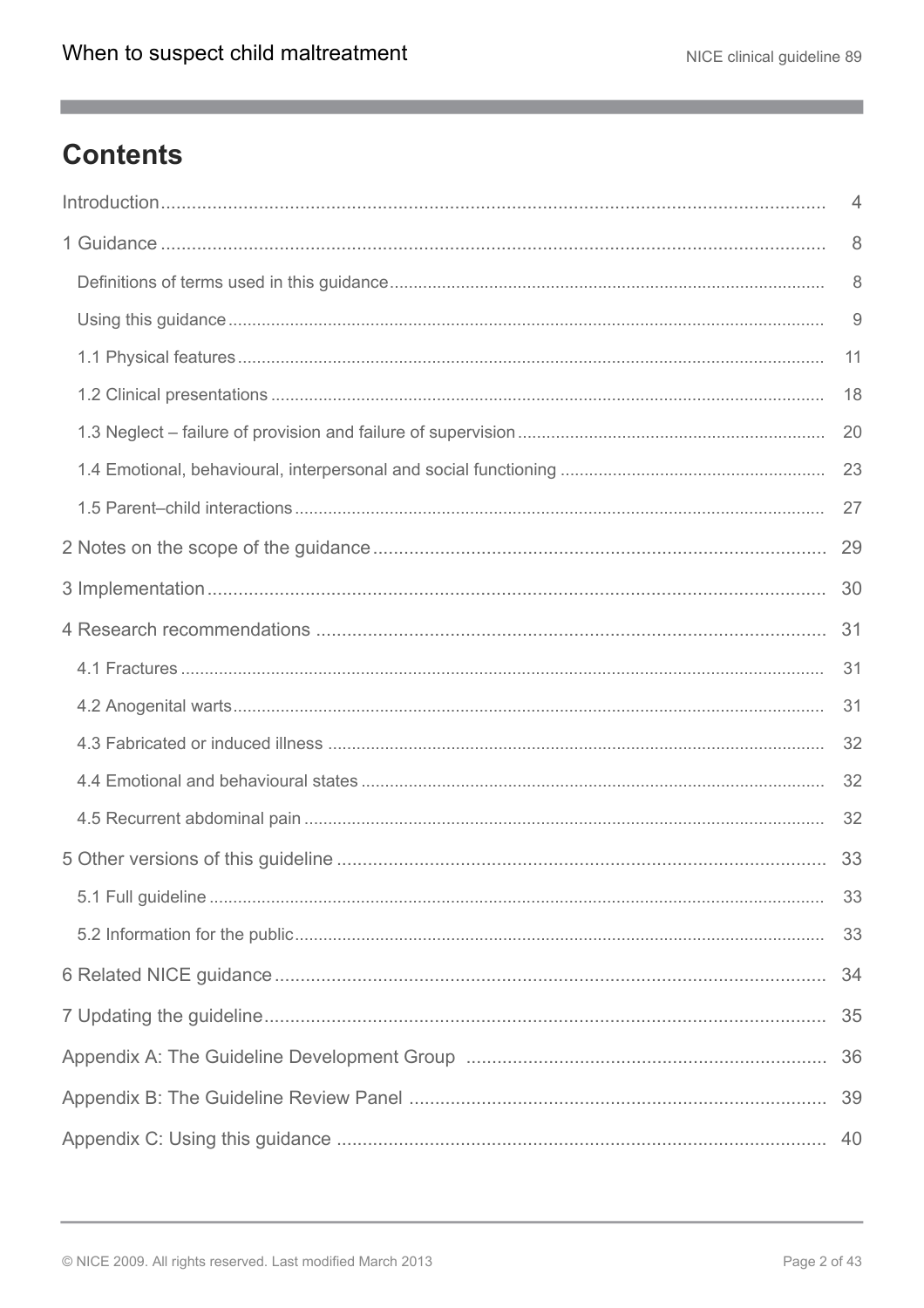$\mathcal{L}^{\mathcal{L}}$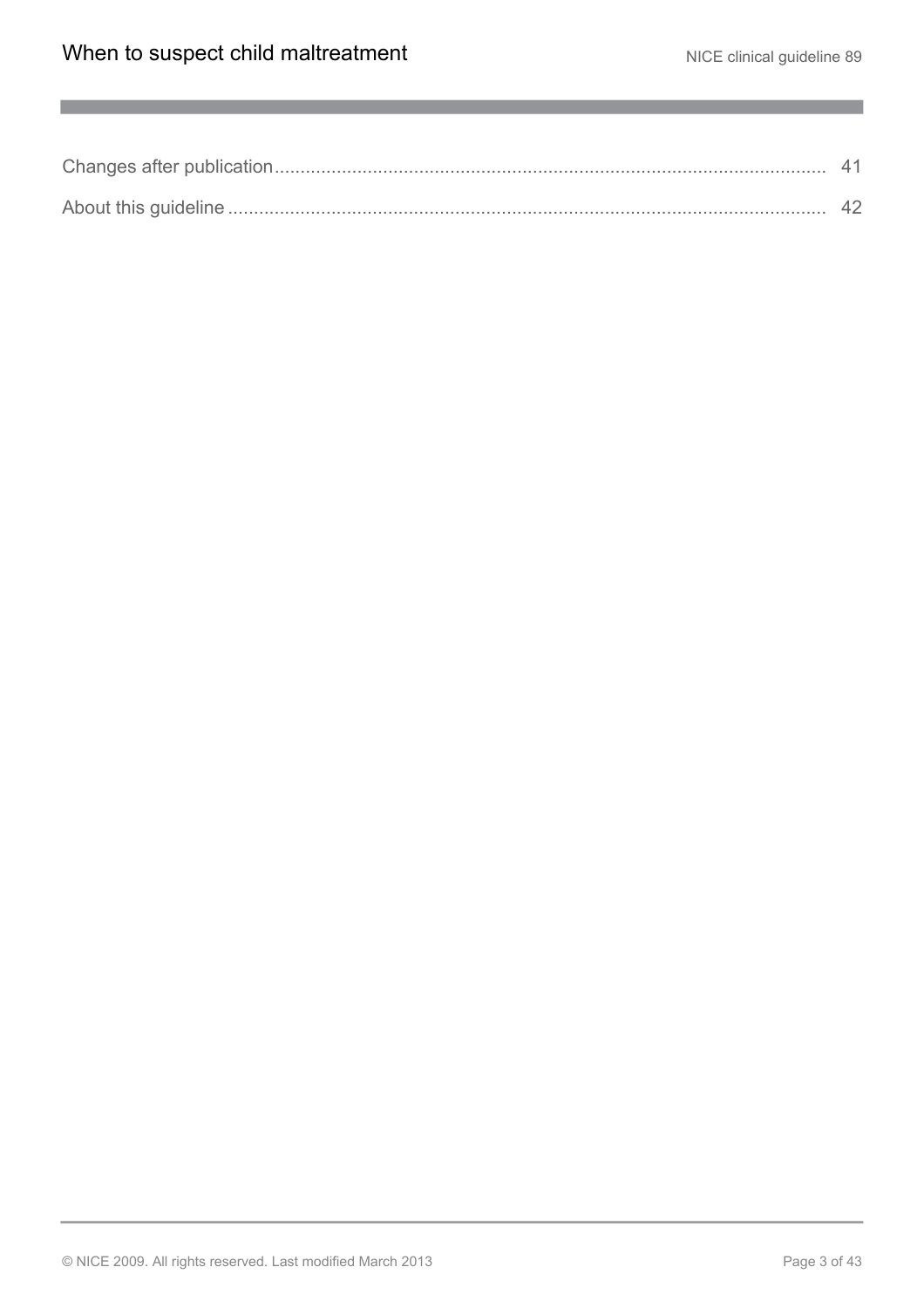# <span id="page-3-0"></span>**Introduction**

This guidance provides a summary of clinical features associated with child maltreatment (alerting features) that may be observed when a child presents to healthcare professionals. Its purpose is to raise awareness and help healthcare professionals who are not specialists in child protection to identify children who may be being maltreated. It does not give healthcare professionals recommendations on how to diagnose, confirm or disprove child maltreatment.

Children may present with both physical and psychological symptoms and signs that constitute alerting features of one or more types of maltreatment, and maltreatment may be observed in parent– or carer–child interactions.

There is strong evidence of the harmful short- and long-term effects of child maltreatment. All aspects of the child's health, development and wellbeing can be affected. The effects of child maltreatment can last throughout adulthood and include anxiety, depression, substance misuse, and self-destructive, oppositional or antisocial behaviours. In adulthood, there may be difficulties in forming or sustaining close relationships, sustaining employment and parenting capacity. Physical abuse may result in lifelong disability or physical scarring and harmful psychological consequences, and may even be fatal. The National Service Framework (NSF) for Children, Young People and Maternity Services for England states 'The high cost of abuse and neglect both to individuals (and to society) underpins the duty on all agencies to be proactive in safeguarding children.'

### **Definitions**

#### *Child maltreatment*

Child maltreatment includes neglect, physical, sexual and emotional abuse, and fabricated or induced illness. This guidance uses the definitions of child maltreatment as set out in the document 'Working together to safeguard children'<sup>[[1](#page-6-0)]</sup>.

#### <span id="page-3-1"></span>*Age groups*

This guidance uses the following terms to describe children of different ages: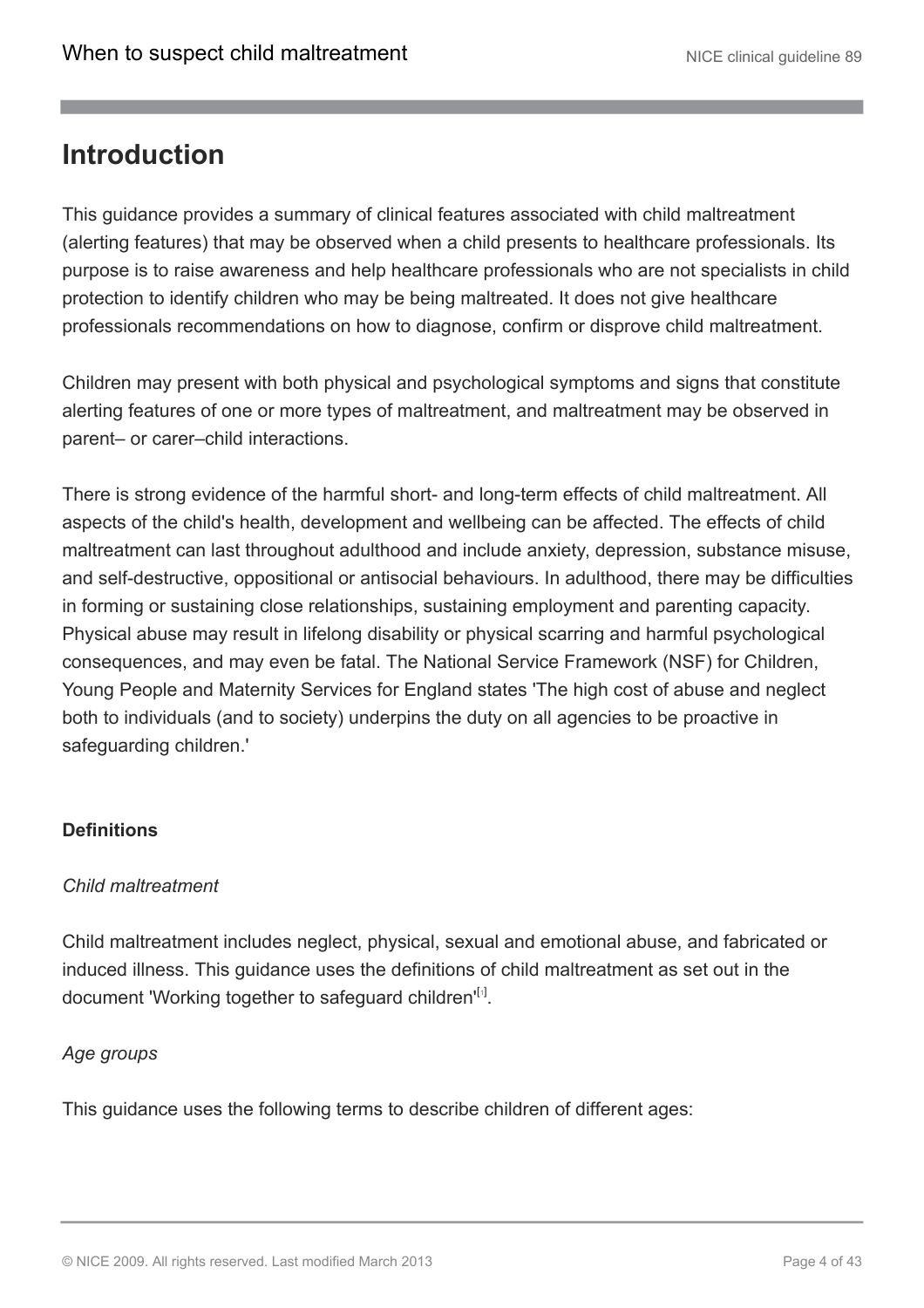- infant (aged under 1 year)
- child (aged under 13 years)
- young person (aged 13–17 years).

#### **Exclusions from the guideline**

The following topics were outside the scope of this guideline and have therefore not been covered:

- risk factors for child maltreatment, which are well recognised. Examples include
	- parental or carer drug or alcohol misuse
	- parental or carer mental health problems
	- intra-familial violence or history of violent offending
	- previous child maltreatment in members of the family
	- known maltreatment of animals by the parent or carer
	- vulnerable and unsupported parents or carers
	- pre-existing disability in the child
- protection of the unborn child
- <span id="page-4-0"></span>• children who have died as a result of child maltreatment<sup>[[2](#page-6-1)]</sup>
- diagnostic assessment and investigations (for example, X-rays)
- treatment and care of the child if maltreatment is suspected
- how healthcare professionals should proceed once they suspect maltreatment
- healthcare professionals' competency, training and behaviour
- service organisation
- child protection procedures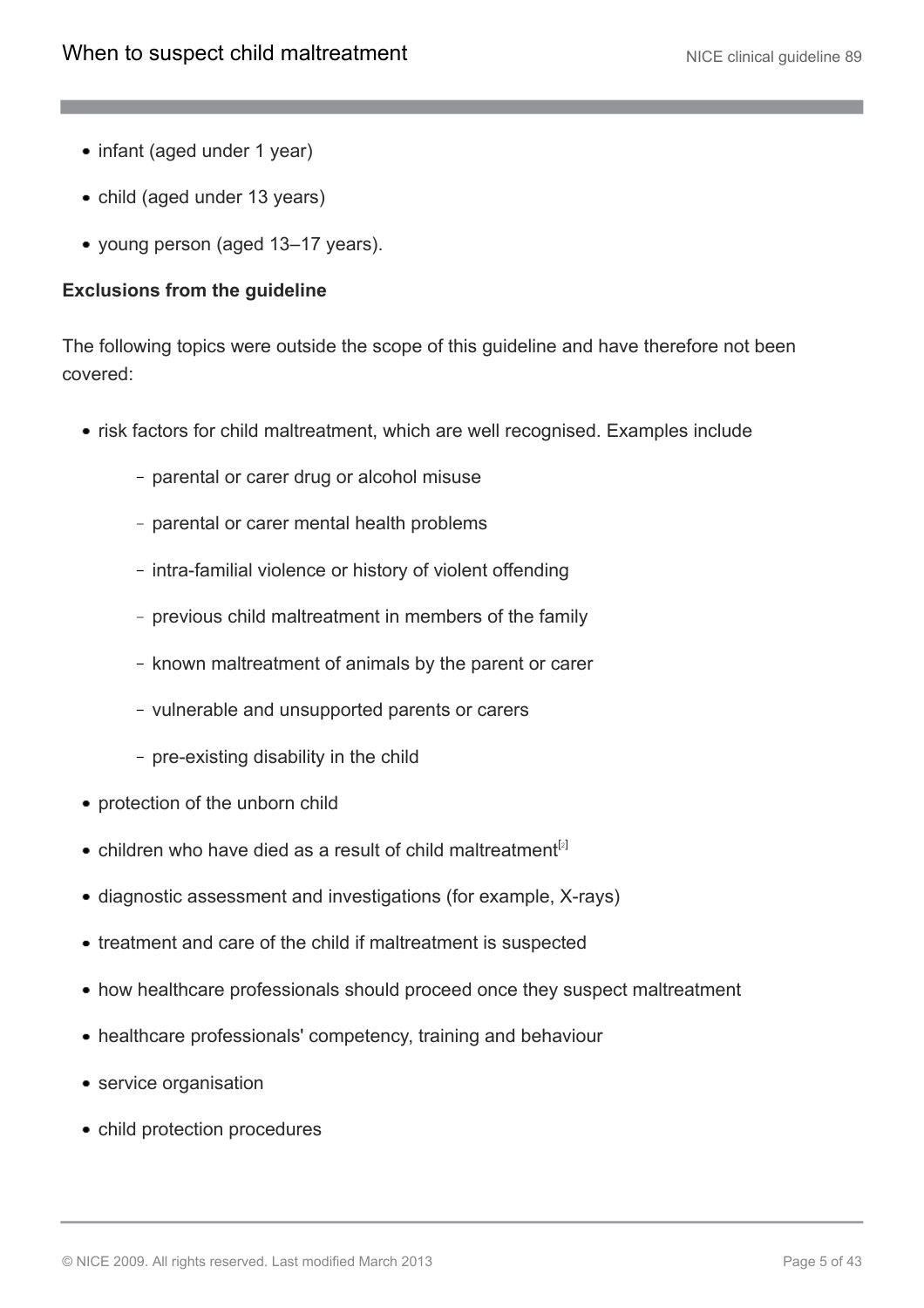- communication of suspicions to parents or carers, or the child or young person
- education and information for parents or carers, or the child or young person.

#### **Communicating with and about the child or young person**

Good communication between healthcare professionals and the child or young person, as well as with their families and carers, is essential. Communication should take into account additional needs such as physical, sensory or learning disabilities, or the inability to speak or read English. Consideration should be given to cultural needs of children or young people and their families and carers.

If healthcare professionals have concerns about sharing information with others, they should obtain advice from named or designated professionals for safeguarding children. If concerns are based on information given by a child, healthcare professionals should explain to the child when they are unable to maintain confidentiality, explore the child's concerns about sharing this information and reassure the child that they will continue to be kept informed about what is happening. When gathering collateral information from other health disciplines and other agencies, professionals need to use judgement about whether to explain to the family the need to gather this information for the overall assessment of the child.

#### **Potential obstacles to recognising and responding to possible maltreatment**

Healthcare professionals may come across many different obstacles in the process of identifying maltreatment but these should not prevent them from following the appropriate course of action to prevent further harm to the child or young person. Examples of potential obstacles include the following:

- Concern about missing a treatable disorder.
- Healthcare professionals are used to working with parents and carers in the care of children and fear losing a positive relationship with a family already under their care.
- Discomfort of disbelieving, thinking ill of, suspecting or wrongly blaming a parent or carer.
- Divided duties to adult and child patients and breaching confidentiality.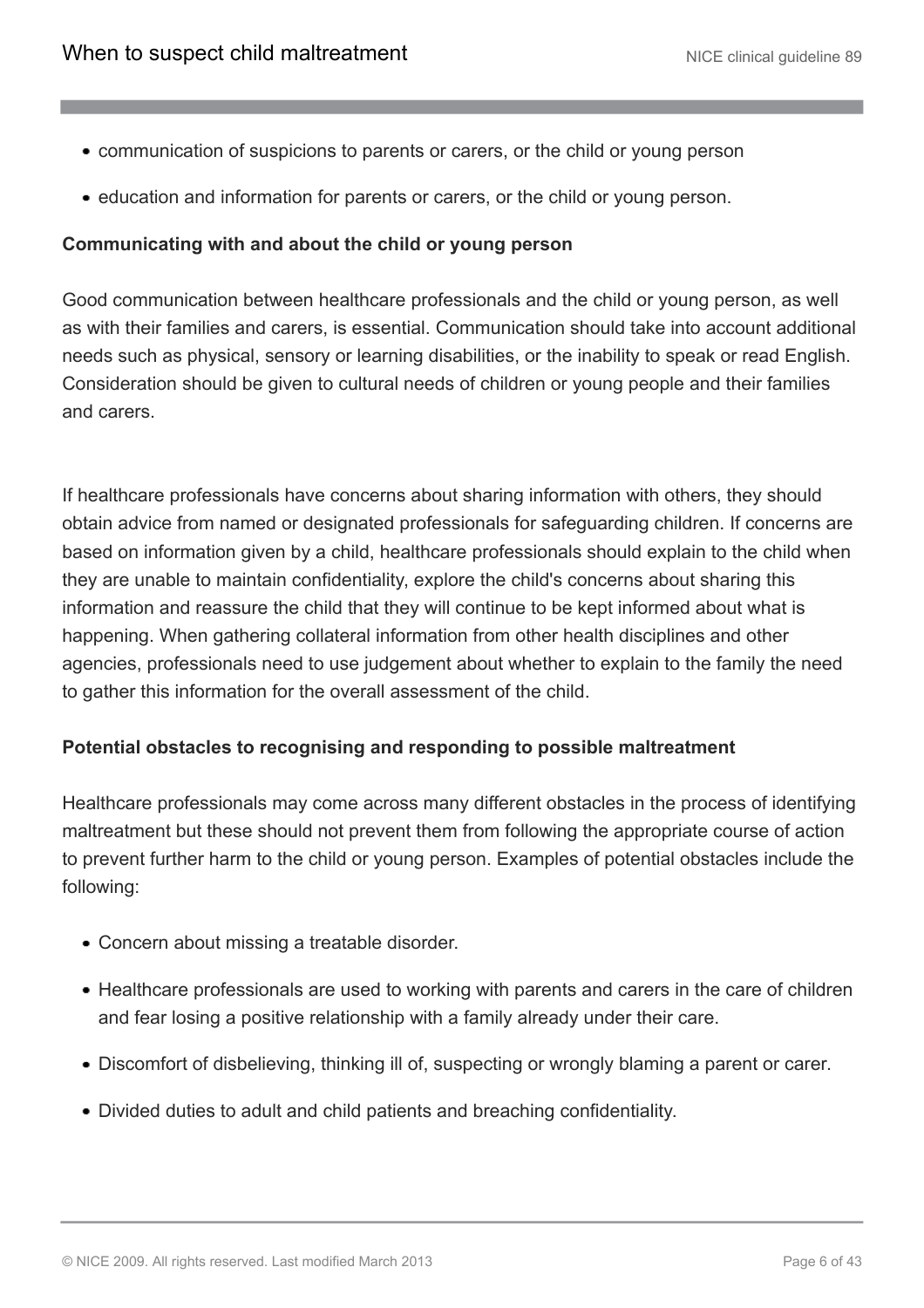- An understanding of the reasons why the maltreatment might have occurred, and that there was no intention to harm the child.
- Losing control over the child protection process and doubts about its benefits.
- Stress.
- Personal safety.
- Fear of complaints.

<span id="page-6-0"></span>[[1](#page-3-1)] [Working together to safeguard children.](http://www.dcsf.gov.uk/everychildmatters/safeguardingandsocialcare/safeguardingchildren/workingtogether/workingtogethertosafeguardchildren) Supplementary guidance to 'Working together' includes: Department of Health, Home Office (2000) Safeguarding children involved in prostitution; Department of Health, Home Office, Department for Education and Skills, Welsh Assembly Government (2002) Safeguarding children in whom illness is fabricated or induced; Home Office. Female Circumcision Act 1985, Female Genital Mutilation Act 2003, Home Office Circular 10/2004; Association of Directors of Social Services, Department of Education and Skills, Department of Heath, Home Office, Foreign and Commonwealth Office (2004) Young people and vulnerable adults facing forced marriage.

<span id="page-6-1"></span> $[2]$  $[2]$  $[2]$  It should be noted that there are special procedures that should be followed when a child dies unexpectedly.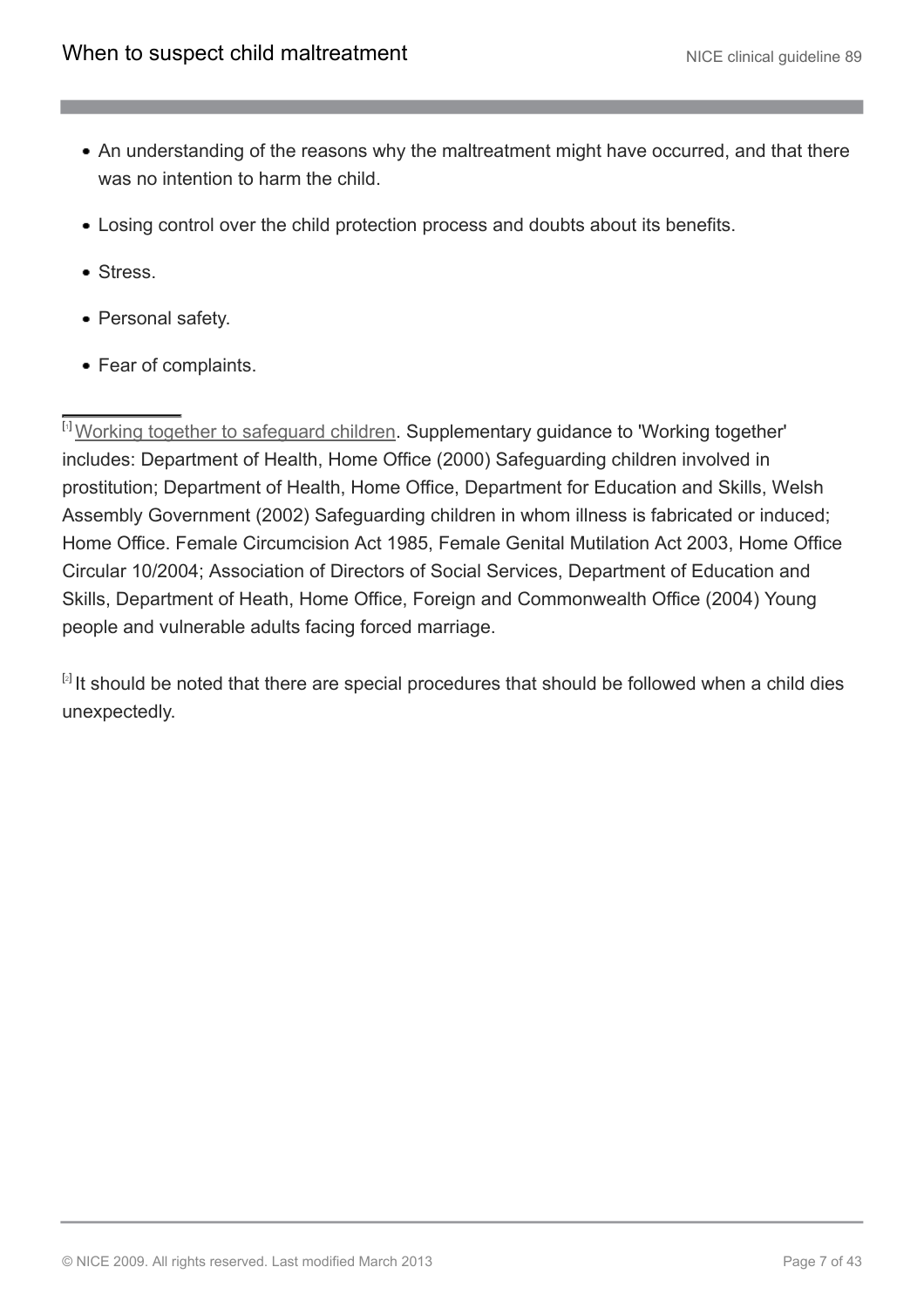# <span id="page-7-0"></span>**1 Guidance**

The following guidance is based on the best available evidence. The [full guidance](http://www.nice.org.uk/CG89fullguideline) gives details of the methods and the evidence used to develop the guidance.

# <span id="page-7-1"></span>*Definitions of terms used in this guidance*

The alerting features in this guidance have been divided into two, according to the level of concern, with recommendations to either 'consider' or 'suspect' maltreatment.

## **Consider**

For the purposes of this guidance, to consider child maltreatment means that maltreatment is one possible explanation for the alerting feature or is included in the differential diagnosis.

### **Suspect**

For the purposes of this guidance, to suspect child maltreatment means a serious level of concern about the possibility of child maltreatment but is not proof of it.

### **Unsuitable explanation**

For the purposes of this guidance, an unsuitable explanation for an injury or presentation is one that is implausible, inadequate or inconsistent:

- with the child or young person's
	- presentation
	- normal activities
	- existing medical condition
	- age or developmental stage
	- account compared to that given by parent and carers
- between parents or carers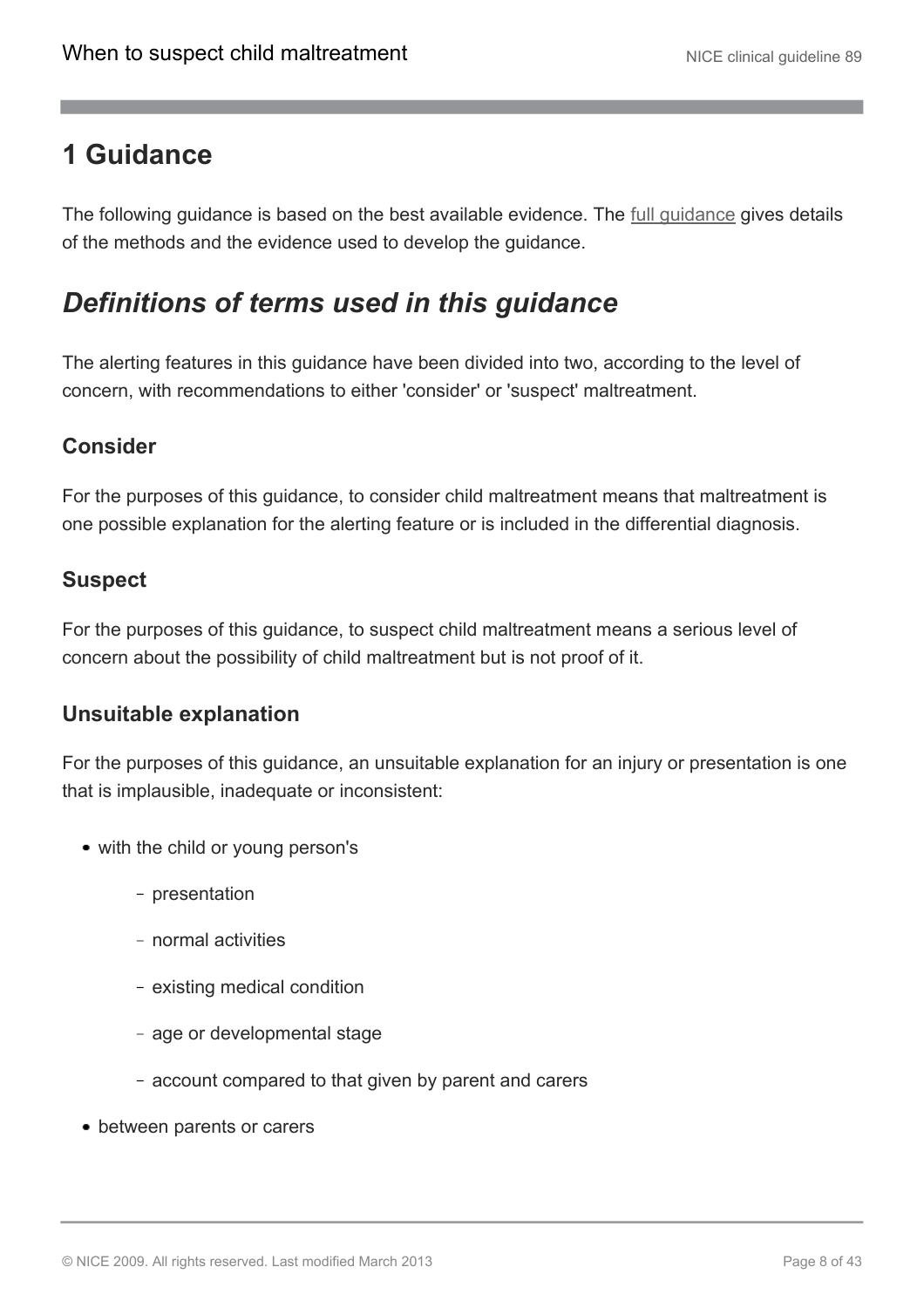• between accounts over time.

An explanation based on cultural practice is also unsuitable because this should not justify hurting a child or young person.

# <span id="page-8-0"></span>*Using this guidance*

If a healthcare professional encounters an alerting feature of possible child maltreatment that prompts them to consider, suspect or exclude child maltreatment as a possible explanation, it is good practice to follow the process outlined in 1–5 below (see also Appendix C):

## **1. Listen and observe**

Identifying or excluding child maltreatment involves piecing together information from many sources so that the whole picture of the child or young person is taken into account. This information may come from different sources and agencies and includes:

- any history that is given
- <span id="page-8-1"></span>• report of maltreatment, or disclosure from a child or young person or third party  $\mathbb{S}^1$
- child's appearance
- child's behaviour or demeanour
- symptom
- physical sign
- result of an investigation
- interaction between the parent or carer and child or young person.

### **2. Seek an explanation**

Seek an explanation for any injury or presentation from both the parent or carer and the child or young person in an open and non-judgemental manner.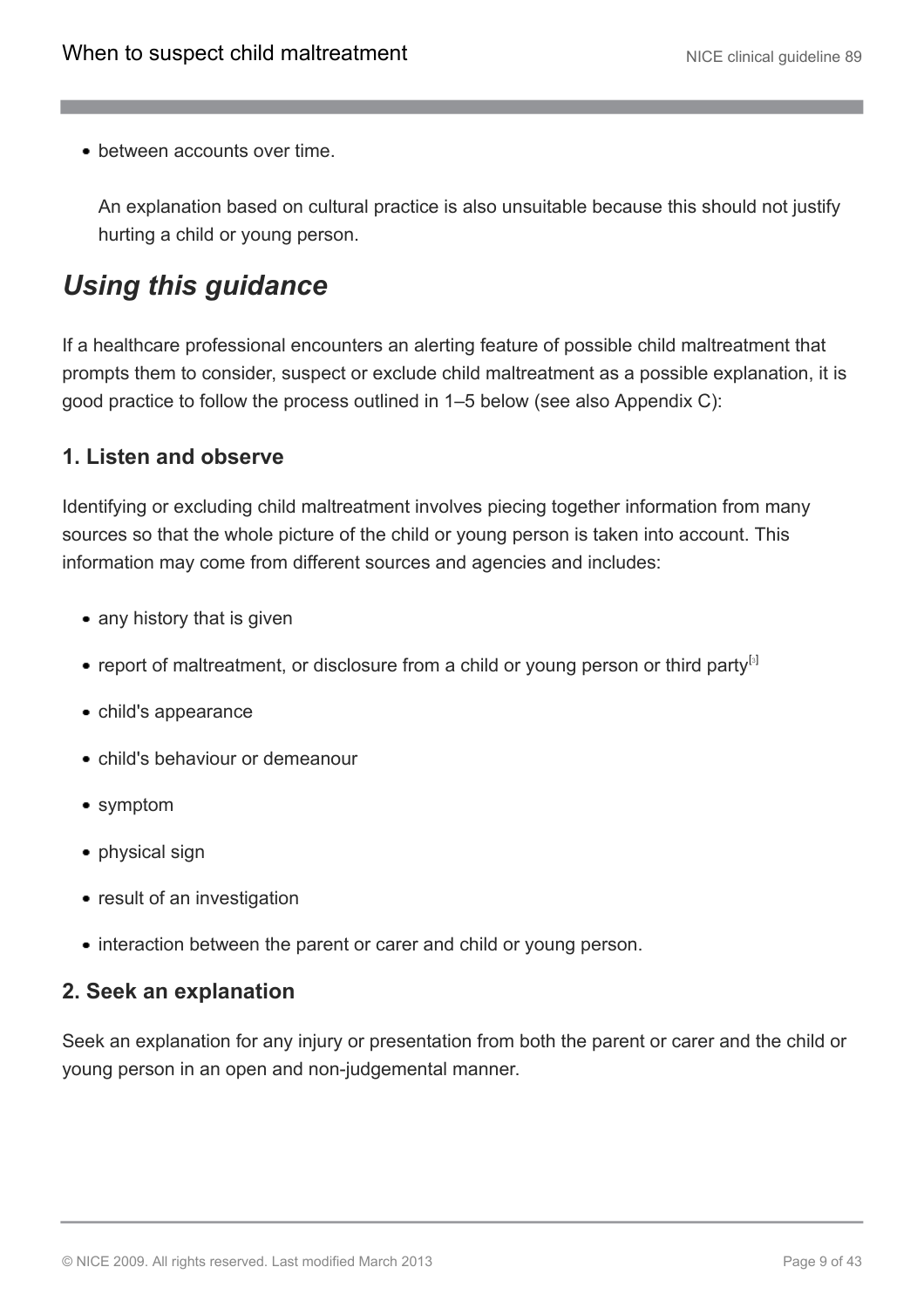## **Disability**

Alerting features of maltreatment in children with disabilities may also be features of the disability, making identification of maltreatment more difficult.

Healthcare professionals may need to seek appropriate expertise if they are concerned about a child or young person with a disability.

## **3. Record**

- Record in the child or young person's clinical record exactly what is observed and heard from whom and when.
- Record why this is of concern.

At this point the healthcare professional may consider, suspect or exclude child maltreatment from the differential diagnosis.

### **4. Consider, suspect or exclude maltreatment**

### **Consider**

At any stage during the process of considering maltreatment the level of concern may change and lead to exclude or suspect maltreatment.

When hearing about or observing an alerting feature in the guidance:

• look for other alerting features of maltreatment in the child or young person's history, presentation or parent– or carer–interaction with the child or young person now or in the past.

Then do one or more of the following:

- Discuss your concerns with a more experienced colleague, a community paediatrician, child and adolescent mental health service colleague, or a named or designated professional for safeguarding children.
- Gather collateral information from other agencies and health disciplines, having used professional judgement about whether to explain the need to gather this information for an overall assessment of the child.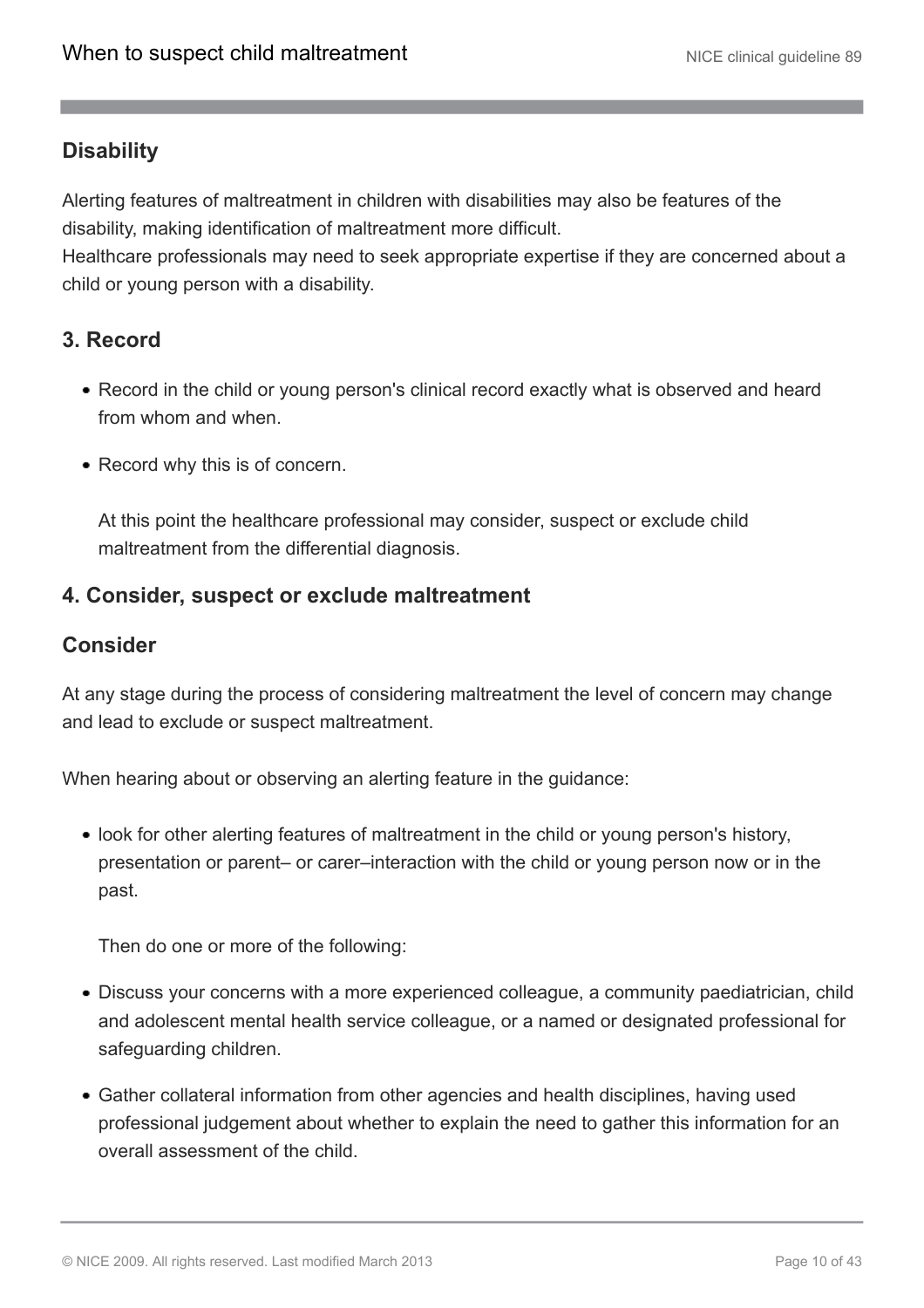Ensure review of the child or young person at a date appropriate to the concern, looking out for repeated presentations of this or any other alerting features.

## **Suspect**

If an alerting feature or considering child maltreatment prompts a healthcare professional to suspect child maltreatment they should refer the child or young person to children's social care, following Local Safeguarding Children Board procedures.

This may trigger a child protection investigation, supportive services may be offered to the family following an assessment or alternative explanations may be identified.

### **Exclude**

Exclude maltreatment when a suitable explanation is found for alerting features. This may be the decision following discussion of the case with a more experienced colleague or after gathering collateral information as part of considering child maltreatment.

## **5. Record**

Record all actions taken in 4 and the outcome.

# <span id="page-10-0"></span>*1.1 Physical features*

### **Bruises**

- 1.1.1 Suspect child maltreatment if a child or young person has bruising in the shape of a hand, ligature, stick, teeth mark, grip or implement.
- <span id="page-10-1"></span>1.1.2 Suspect child maltreatment if there is bruising or petechiae (tiny red or purple spots) that are not caused by a medical condition (for example, a causative coagulation disorder) and if the explanation for the bruising is unsuitable $^{[4]}$  $^{[4]}$  $^{[4]}$ . Examples include:
	- bruising in a child who is not independently mobile
	- multiple bruises or bruises in clusters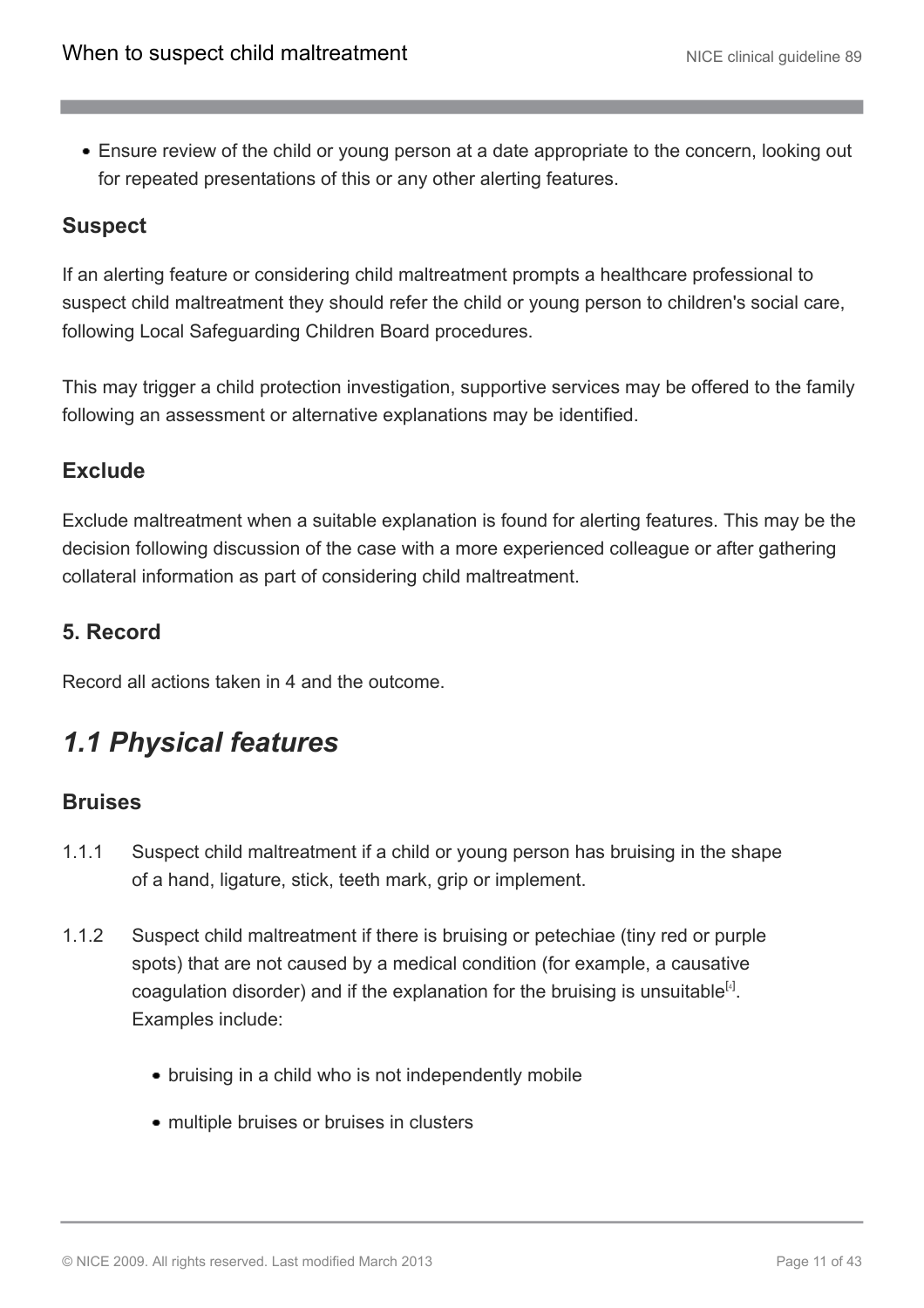- bruises of a similar shape and size
- bruises on any non-bony part of the body or face including the eyes, ears and buttocks
- bruises on the neck that look like attempted strangulation
- bruises on the ankles and wrists that look like ligature marks.

### **Bites**

- 1.1.3 Suspect child maltreatment if there is a report or appearance of a human bite mark that is thought unlikely to have been caused by a young child.
- 1.1.4 Consider neglect if there is a report or appearance of an animal bite on a child who has been inadequately supervised.

### **Lacerations (cuts), abrasions and scars**

- 1.1.5 Suspect child maltreatment if a child has lacerations, abrasions or scars and the explanation is unsuitable<sup>[[4](#page-27-1)]</sup>. Examples include lacerations, abrasions or scars:
	- on a child who is not independently mobile
	- that are multiple
	- with a symmetrical distribution
	- on areas usually protected by clothing (for example, back, chest, abdomen, axilla, genital area)
	- on the eyes, ears and sides of face
	- on the neck, ankles and wrists that look like ligature marks.

### **Thermal injuries**

1.1.6 Suspect child maltreatment if a child has burn or scald injuries: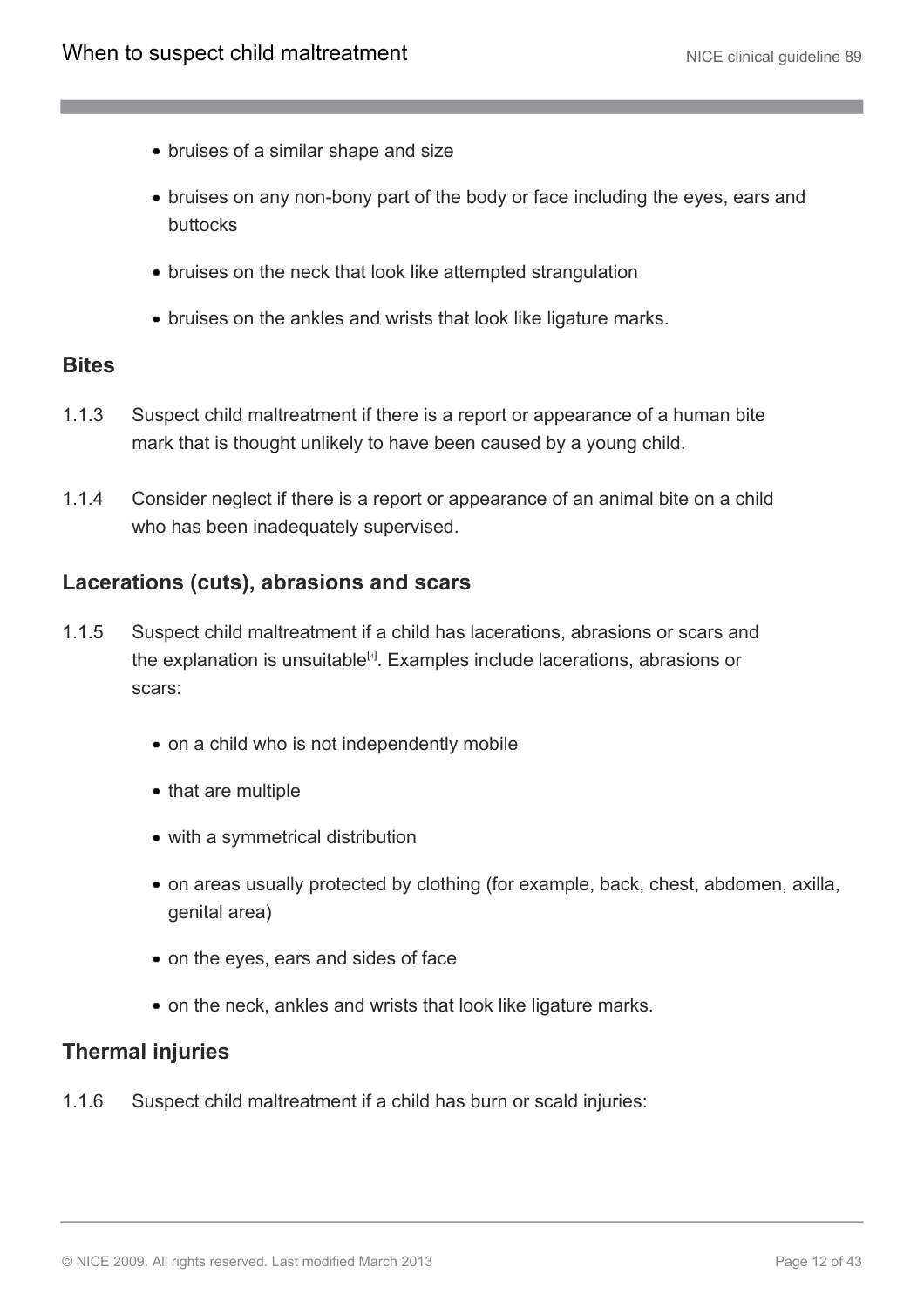- if the explanation for the injury is absent or unsuitable $^{[4]}$  $^{[4]}$  $^{[4]}$  or
- if the child is not independently mobile or
- on any soft tissue area that would not be expected to come into contact with a hot object in an accident (for example, the backs of hands, soles of feet, buttocks, back) or
- in the shape of an implement (for example, cigarette, iron) or
- that indicate forced immersion, for example:
	- scalds to buttocks, perineum and lower limbs
	- scalds to limbs in a glove or stocking distribution
	- scalds to limbs with symmetrical distribution
	- scalds with sharply delineated borders.

### **Cold injury**

- 1.1.7 Consider child maltreatment if a child has cold injuries (for example, swollen, red hands or feet) with no obvious medical explanation.
- 1.1.8 Consider child maltreatment if a child presents with hypothermia and the explanation is unsuitable<sup>[[4](#page-27-1)]</sup>.

### **Fractures**

- 1.1.9 Suspect child maltreatment if a child has one or more fractures in the absence of a medical condition that predisposes to fragile bones (for example, osteogenesis imperfecta, osteopenia of prematurity) or if the explanation is absent or unsuitable<sup>[[4](#page-27-1)]</sup>. Presentations include:
	- fractures of different ages
	- X-ray evidence of occult fractures (fractures identified on X-rays that were not clinically evident). For example, rib fractures in infants.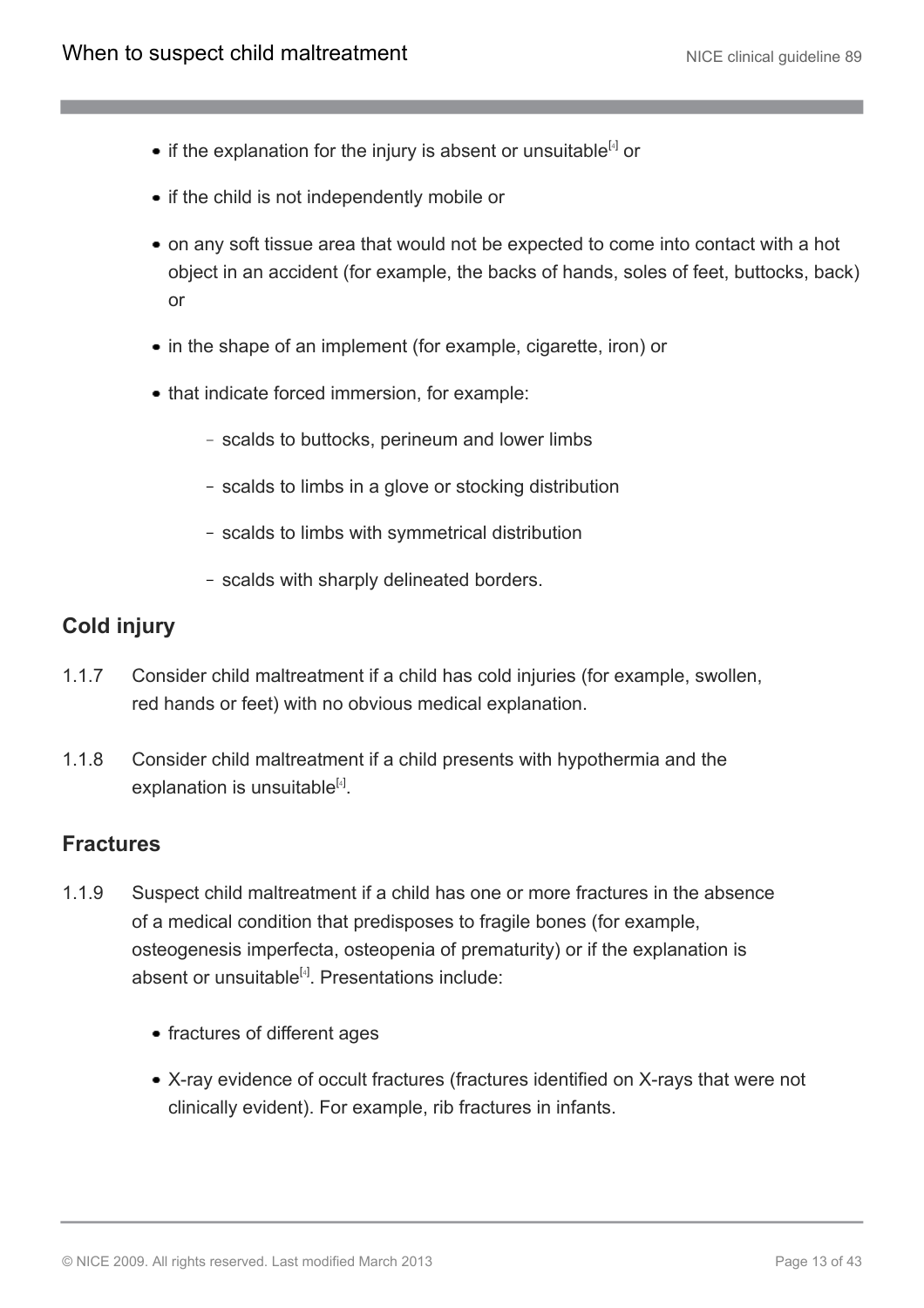### **Intracranial injuries**

- 1.1.10 Suspect child maltreatment if a child has an intracranial injury in the absence of major confirmed accidental trauma or known medical cause, in one or more of the following circumstances:
	- $\bullet$  the explanation is absent or unsuitable<sup>[[4](#page-27-1)]</sup>
	- the child is aged under 3 years
	- there are also:
		- retinal haemorrhages or
		- rib or long bone fractures or
		- other associated inflicted injuries
	- there are multiple subdural haemorrhages with or without subarachnoid haemorrhage with or without hypoxic ischaemic damage (damage due to lack of blood and oxygen supply) to the brain.

#### **Eye trauma**

1.1.11 Suspect child maltreatment if a child has retinal haemorrhages or injury to the eye in the absence of major confirmed accidental trauma or a known medical explanation, including birth-related causes.

### **Spinal injuries**

- 1.1.12 Suspect physical abuse if a child presents with signs of a spinal injury (injury to vertebrae or within the spinal canal) in the absence of major confirmed accidental trauma. Spinal injury may present as:
	- a finding on skeletal survey or magnetic resonance imaging
	- cervical injury in association with inflicted head injury
	- thoracolumbar injury in association with focal neurology or unexplained kyphosis (curvature or deformity of the spine).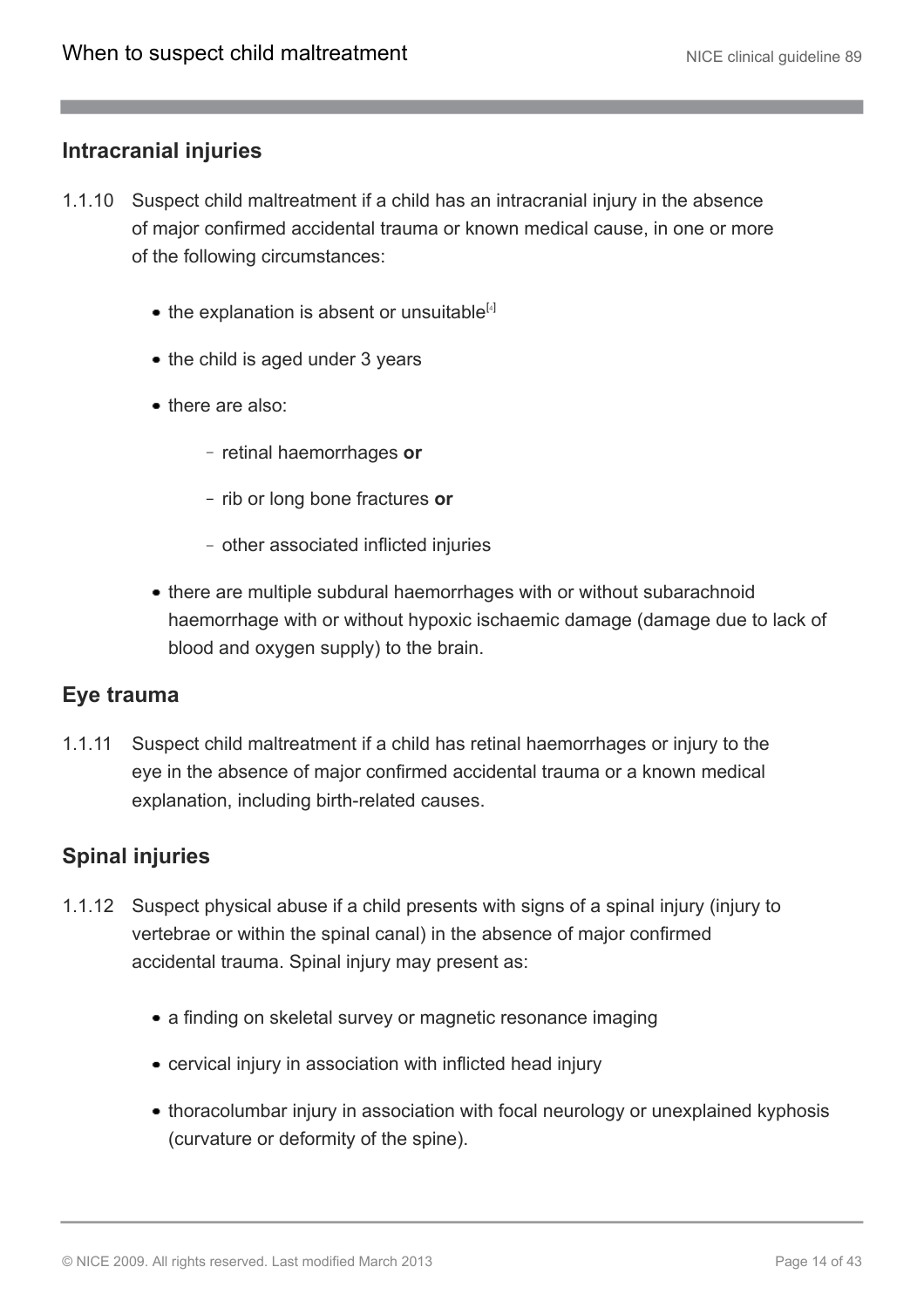## **Visceral injuries**

1.1.13 Suspect child maltreatment if a child has an intra-abdominal or intrathoracic injury in the absence of major confirmed accidental trauma and there is an absent or unsuitable explanation<sup>[[4](#page-27-1)]</sup>, or a delay in presentation. There may be no external bruising or other injury.

# **Oral injury**

1.1.14 Consider child maltreatment if a child has an oral injury and the explanation is absent or unsuitable<sup>[[4](#page-27-1)]</sup>.

### **General injuries**

1.1.15 Consider child maltreatment if there is no suitable explanation for a serious or unusual injury.

### **Ano-genital signs and symptoms**

- 1.1.16 Suspect sexual abuse if a girl or boy has a genital, anal or perianal injury (as evidenced by bruising, laceration, swelling or abrasion) and the explanation is absent or unsuitable<sup>[[4](#page-27-1)]</sup>.
- 1.1.17 Suspect sexual abuse if a girl or boy has a persistent or recurrent genital or anal symptom (for example, bleeding or discharge) that is associated with behavioural or emotional change and that has no medical explanation.
- 1.1.18 Suspect sexual abuse if a girl or boy has an anal fissure, and constipation, Crohn's disease and passing hard stools have been excluded as the cause.
- 1.1.19 Consider sexual abuse if a gaping anus in a girl or boy is observed during an examination and there is no medical explanation (for example, a neurological disorder or severe constipation).
- 1.1.20 Consider sexual abuse if a girl or boy has a genital or anal symptom (for example, bleeding or discharge) without a medical explanation.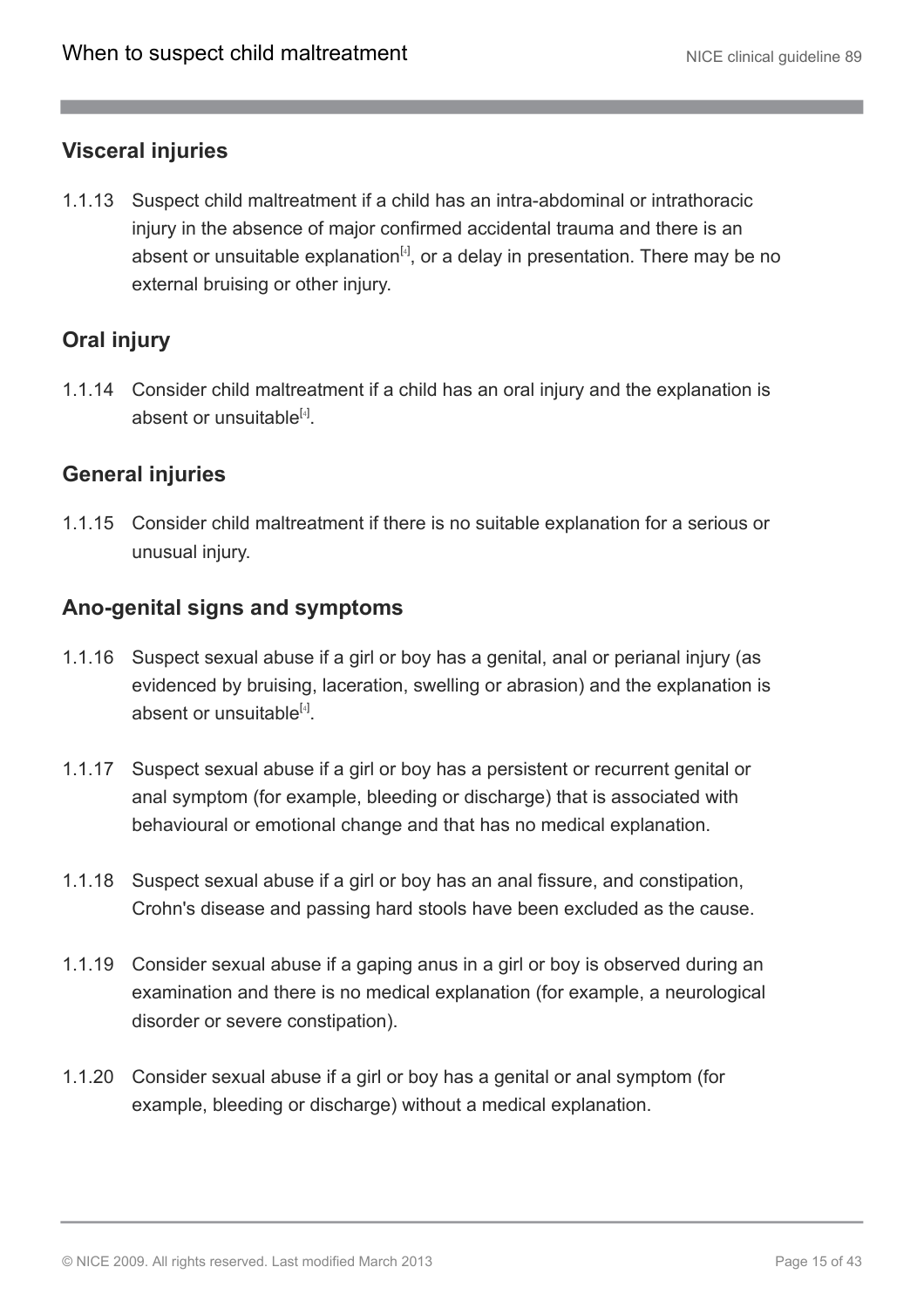- 1.1.21 Consider sexual abuse if a girl or boy has dysuria (discomfort on passing urine) or ano-genital discomfort that is persistent or recurrent and does not have a medical explanation (for example, worms, urinary infection, skin conditions, poor hygiene or known allergies).
- 1.1.22 Consider sexual abuse if there is evidence of one or more foreign bodies in the vagina or anus. Foreign bodies in the vagina may be indicated by offensive vaginal discharge.

## **Sexually transmitted infections**

- 1.1.23 Consider sexual abuse if a child younger than 13 years has hepatitis B unless there is clear evidence of mother-to-child transmission during birth, non-sexual transmission from a member of the household or blood contamination.
- 1.1.24 Consider sexual abuse if a child younger than 13 years has anogenital warts unless there is clear evidence of mother-to-child transmission during birth or non-sexual transmission from a member of the household.
- 1.1.25 Suspect sexual abuse if a child younger than 13 years has gonorrhoea, chlamydia, syphilis, genital herpes, hepatitis C, HIV or trichomonas infection unless there is clear evidence of mother-to-child transmission during birth or blood contamination.
- 1.1.26 Consider sexual abuse if a young person aged 13 to 15 years has hepatitis B unless there is clear evidence of mother-to-child transmission during birth, nonsexual transmission from a member of the household, blood contamination or that the infection was acquired from consensual sexual activity with a peer.
- 1.1.27 Consider sexual abuse if a young person aged 13 to 15 years has anogenital warts unless there is clear evidence of mother-to-child transmission during birth, non-sexual transmission from a member of the household, or that the infection was acquired from consensual sexual activity with a peer.
- 1.1.28 Consider sexual abuse if a young person aged 13 to 15 years has gonorrhoea, chlamydia, syphilis, genital herpes, hepatitis C, HIV or trichomonas infection unless there is clear evidence of mother-to-child transmission during birth,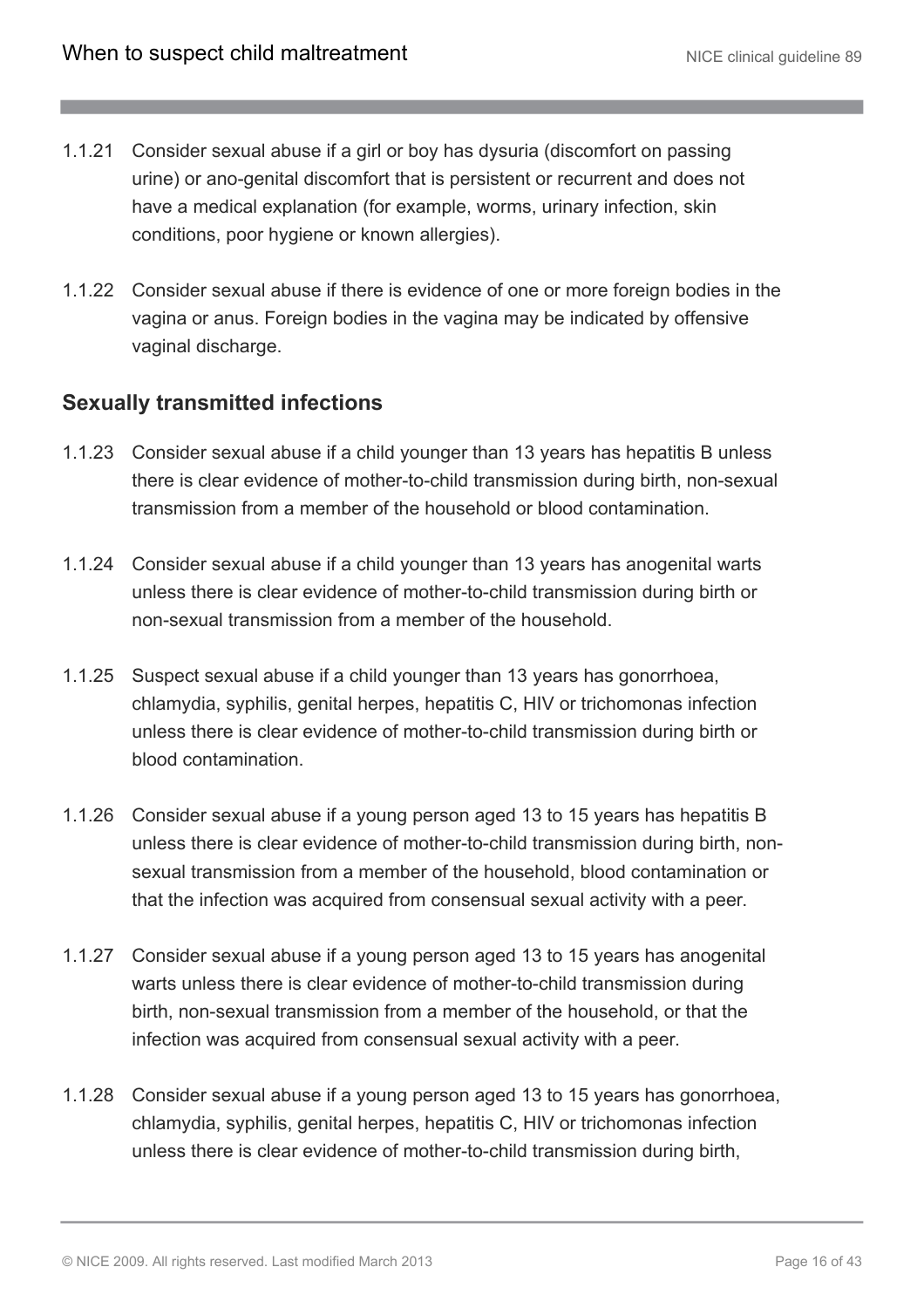blood contamination, or that the sexually transmitted infection (STI) was acquired from consensual sexual activity with a peer<sup>[[5](#page-27-2)]</sup>.

- <span id="page-16-0"></span>1.1.29 Consider sexual abuse if a young person aged 16 or 17 years has hepatitis B and there is:
	- no clear evidence of mother-to-child transmission during birth, non-sexual transmission from a member of the household, blood contamination or that the infection was acquired from consensual sexual activity **and**
	- a clear difference in power or mental capacity between the young person and their sexual partner, in particular when the relationship is incestuous or is with a person in a position of trust (for example, teacher, sports coach, minister of religion) **or**
	- concern that the young person is being exploited.
- 1.1.30 Consider sexual abuse if a young person aged 16 or 17 years has anogenital warts and there is:
	- no clear evidence of non-sexual transmission from a member of the household or that the infection was acquired from consensual sexual activity **and**
	- a clear difference in power or mental capacity between the young person and their sexual partner, in particular when the relationship is incestuous or is with a person in a position of trust (for example, teacher, sports coach, minister of religion) **or**
	- concern that the young person is being exploited.
- 1.1.31 Consider sexual abuse if a young person aged 16 or 17 years has gonorrhoea, chlamydia, syphilis, genital herpes, hepatitis C, HIV or trichomonas infection and there is:
	- no clear evidence of blood contamination or that the STI was acquired from consensual sexual activity **and**
	- a clear difference in power or mental capacity between the young person and their sexual partner, in particular when the relationship is incestuous or is with a person in a position of trust (for example, teacher, sports coach, minister of religion) **or**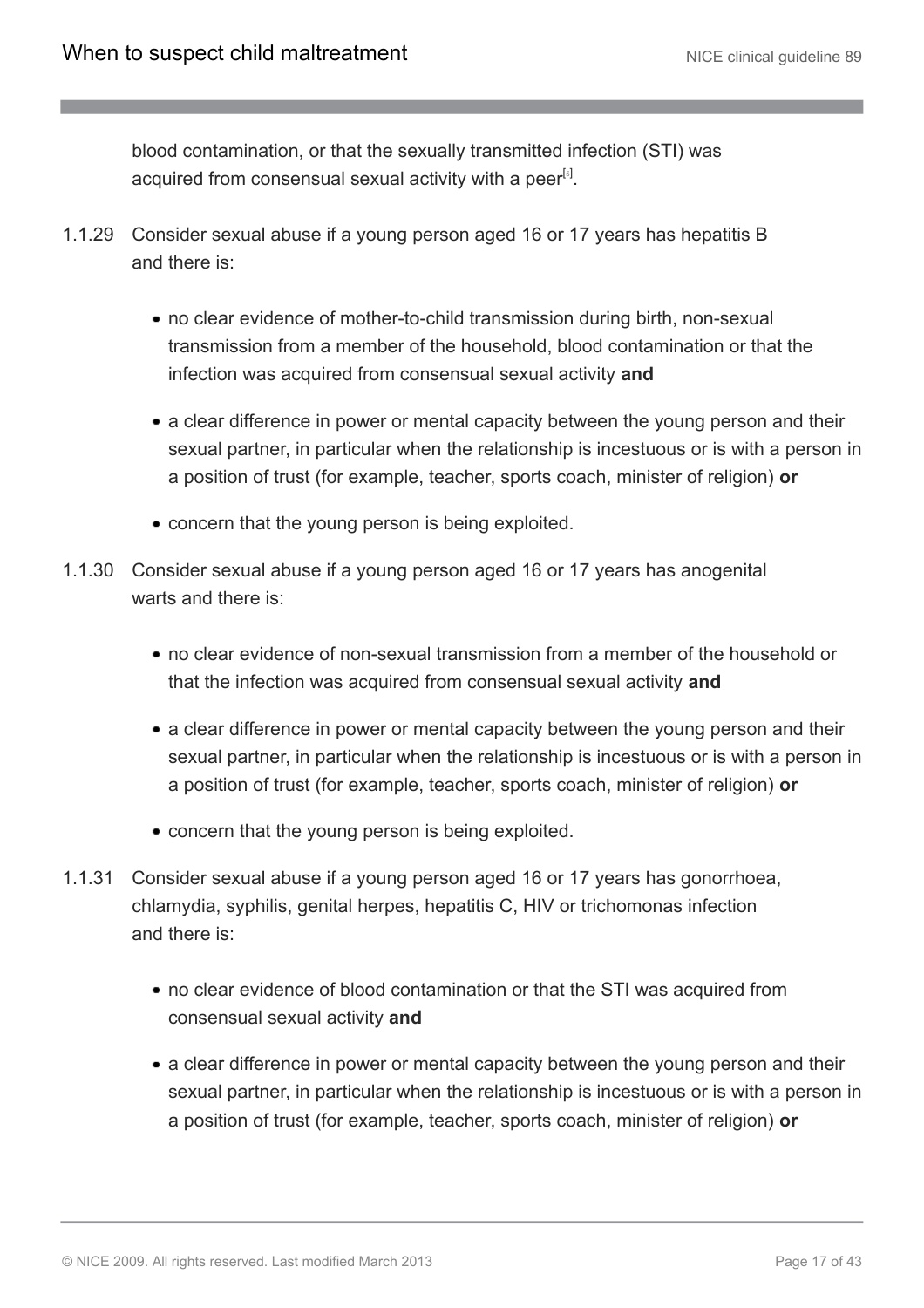concern that the young person is being exploited.

# <span id="page-17-0"></span>*1.2 Clinical presentations*

### **Pregnancy**

- <span id="page-17-1"></span>1.2.1 Be aware that sexual intercourse with a child younger than 13 years is unlawful and therefore pregnancy in such a child means the child has been maltreated $[6]$  $[6]$  $[6]$ .
- <span id="page-17-2"></span>1.2.2 Consider sexual abuse if a young woman aged 13 to 15 years is pregnant<sup>[[7](#page-27-4)]</sup>.
- 1.2.3 Consider sexual abuse if a young woman aged 16 or 17 years is pregnant and there is:
	- a clear difference in power or mental capacity between the young woman and the putative father, in particular when the relationship is incestuous or is with a person in a position of trust (for example, teacher, sports coach, minister of religion) **or**
	- concern that the young woman is being exploited **or**
	- concern that the sexual activity was not consensual.

#### **Apparent life-threatening event**

- 1.2.4 Suspect child maltreatment if a child has repeated apparent life-threatening events, the onset is witnessed only by one parent or carer and a medical explanation has not been identified.
- 1.2.5 Consider child maltreatment if an infant has an apparent life-threatening event with bleeding from the nose or mouth and a medical explanation has not been identified.

### **Poisoning**

- 1.2.6 Suspect child maltreatment in cases of poisoning in children if:
	- there is a report of deliberate administration of inappropriate substances, including prescribed and non-prescribed drugs **or**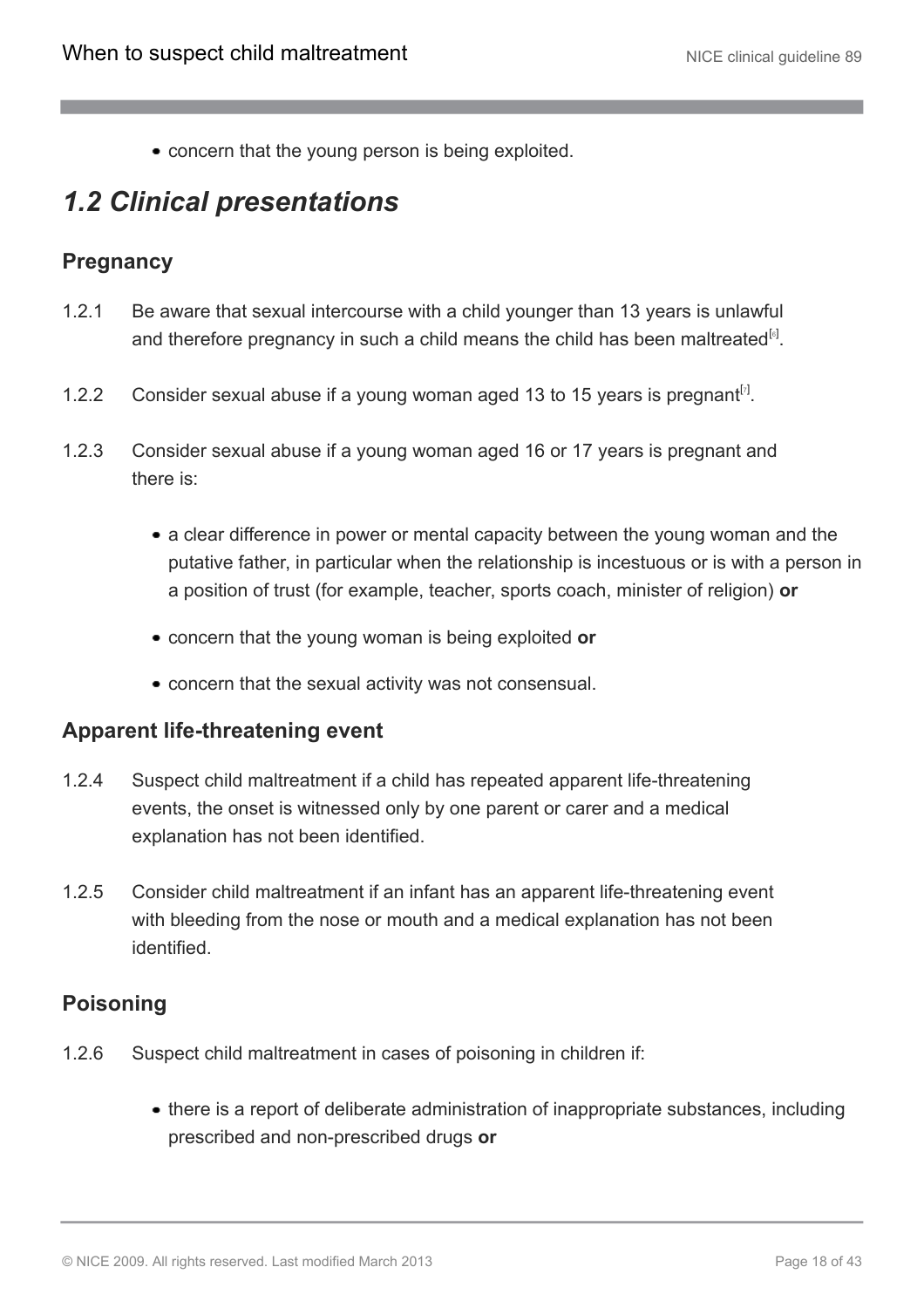- there are unexpected blood levels of drugs not prescribed for the child **or**
- there is reported or biochemical evidence of ingestions of one or more toxic substances **or**
- the child was unable to access the substance independently **or**
- the explanation for the poisoning or how the substance came to be in the child is absent or unsuitable[[4](#page-27-1)]**or**
- there have been repeated presentations of ingestions in the child or other children in the household.
- 1.2.7 Consider child maltreatment in cases of hypernatraemia (abnormally high levels of sodium in the blood) and a medical explanation has not been identified.

### **Non-fatal submersion injury**

- 1.2.8 Suspect child maltreatment if a child has a non-fatal submersion incident (near-drowning) and the explanation is absent or unsuitable $^{[4]}$  $^{[4]}$  $^{[4]}$  or if the child's presentation is inconsistent with the account.
- 1.2.9 Consider child maltreatment if a non-fatal submersion incident suggests a lack of supervision.

### **Attendance at medical services**

1.2.10 Consider child maltreatment if there is an unusual pattern of presentation to and contact with healthcare providers, or there are frequent presentations or reports of injuries.

### **Fabricated or induced illness**

1.2.11 Consider fabricated or induced illness if a child's history, physical or psychological presentations or findings of assessments, examinations or investigations leads to a discrepancy with a recognised clinical picture. Fabricated or induced illness is a possible explanation even if the child has a past or concurrent physical or psychological condition.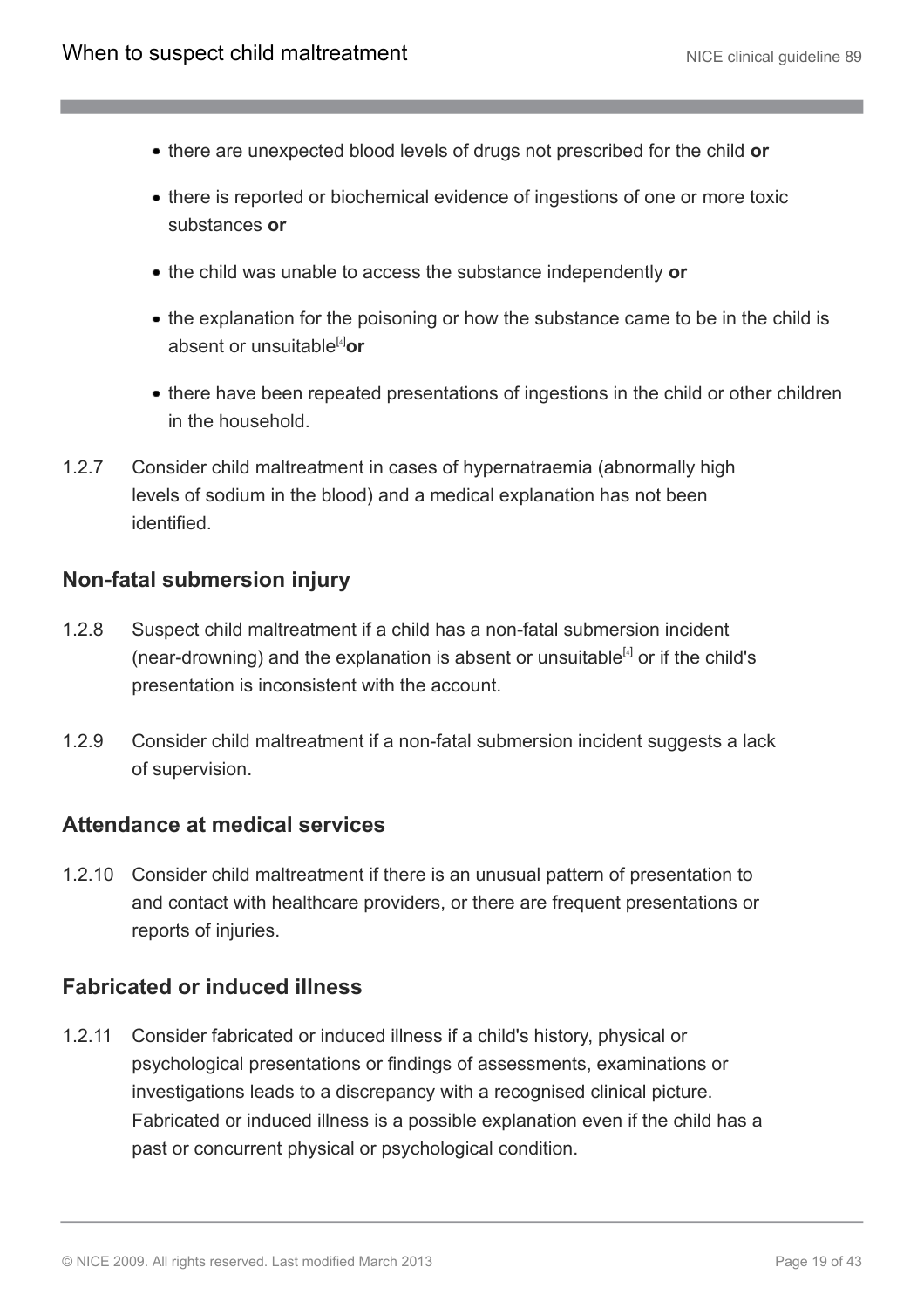- 1.2.12 Suspect fabricated or induced illness if a child's history, physical or psychological presentations or findings of assessments, examinations or investigations leads to a discrepancy with a recognised clinical picture and one or more of the following is present:
	- Reported symptoms and signs only appear or reappear when the parent or carer is present.
	- Reported symptoms are only observed by the parent or carer.
	- An inexplicably poor response to prescribed medication or other treatment.
	- New symptoms are reported as soon as previous ones have resolved.
	- There is a history of events that is biologically unlikely (for example, infants with a history of very large blood losses who do not become unwell or anaemic).
	- Despite a definitive clinical opinion being reached, multiple opinions from both primary and secondary care are sought and disputed by the parent or carer and the child continues to be presented for investigation and treatment with a range of signs and symptoms.
	- The child's normal daily activities (for example, school attendance) are being compromised, or the child is using aids to daily living (for example, wheelchairs) more than would be expected for any medical condition that the child has.

Fabricated or induced illness is a likely explanation even if the child has a past or concurrent physical or psychological condition.

### **Inappropriately explained poor school attendance**

1.2.13 Consider child maltreatment if a child has poor school attendance that the parents or carers know about that has no justification on health, including mental health, grounds and home education is not being provided.

# <span id="page-19-0"></span>*1.3 Neglect – failure of provision and failure of supervision*

Neglect is a situation involving risk to the child or young person. It is the persistent failure to meet the child or young person's basic physical or psychological needs that is likely to result in the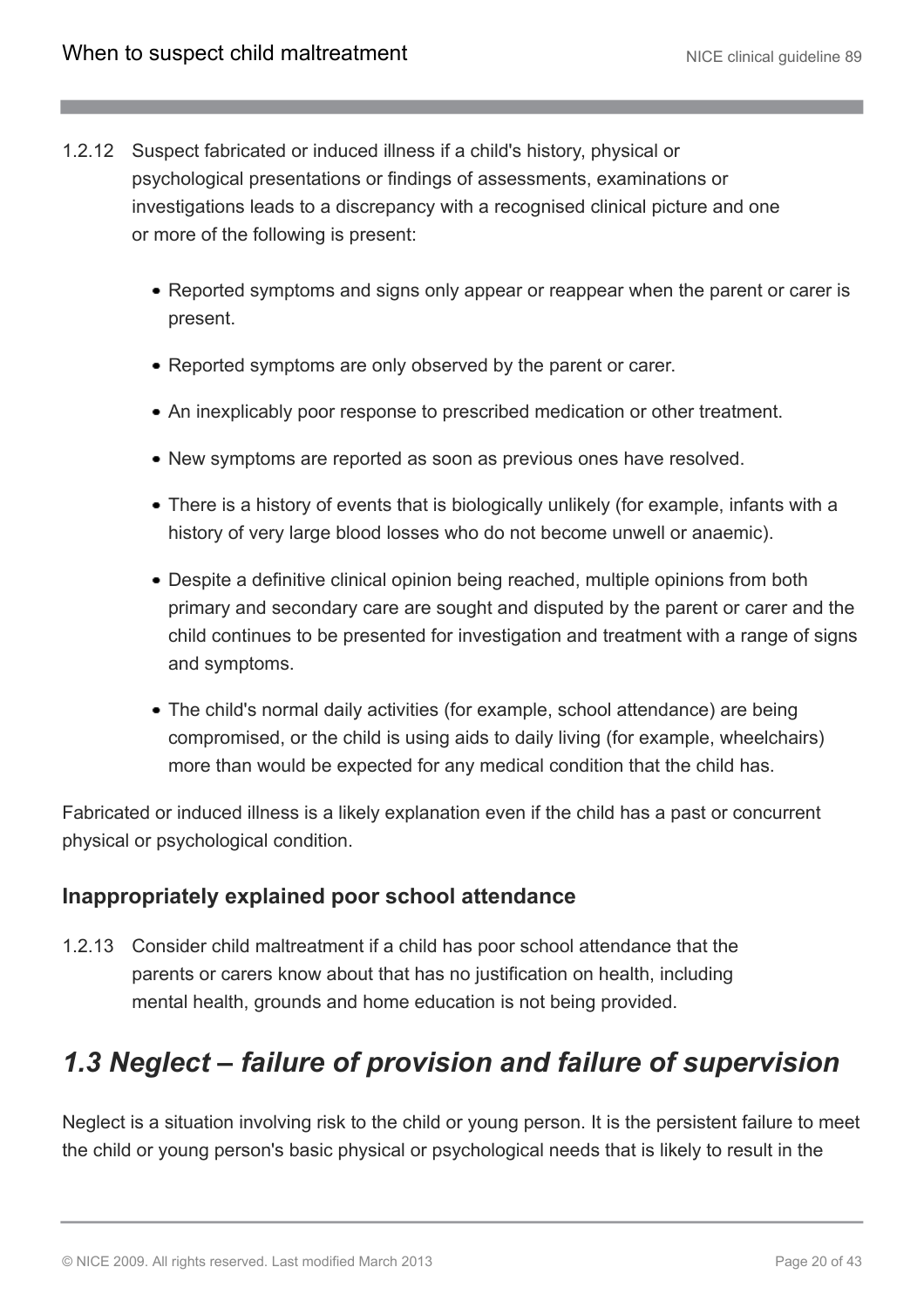serious impairment of their health or development. This may or may not be deliberate. There are differences in how parents and carers choose to raise their children, including the choices they make about their children's healthcare. However, failure to recognise and respond to the child or young person's needs may amount to neglect.

There is no diagnostic gold standard for neglect and therefore decision-making in situations of apparent neglect can be very difficult and thresholds hard to establish. It is essential to place the child or young person at the centre of the assessment.

## **Provision of basic needs**

- 1.3.1 Consider neglect if a child has severe and persistent infestations, such as scabies or head lice.
- 1.3.2 Consider neglect if a child's clothing or footwear is consistently inappropriate (for example, for the weather or the child's size).

Instances of inadequate clothing that have a suitable explanation (for example, a sudden change in the weather, slippers worn because they were closest to hand when leaving the house in a rush) would not be alerting features for possible neglect.

1.3.3 Suspect neglect if a child is persistently smelly and dirty.

Children often become dirty and smelly during the course of the day. However, the nature of the child's smell may be so overwhelming that the possibility of persistent lack of provision or care should be taken into account. Examples include:

- child seen at times of the day when it is unlikely that they would have had an opportunity to become dirty or smelly (for example, an early morning visit)
- if the dirtiness is ingrained.
- 1.3.4 Suspect neglect if you repeatedly observe or hear reports of the following home environment that is in the parents' or carers' control: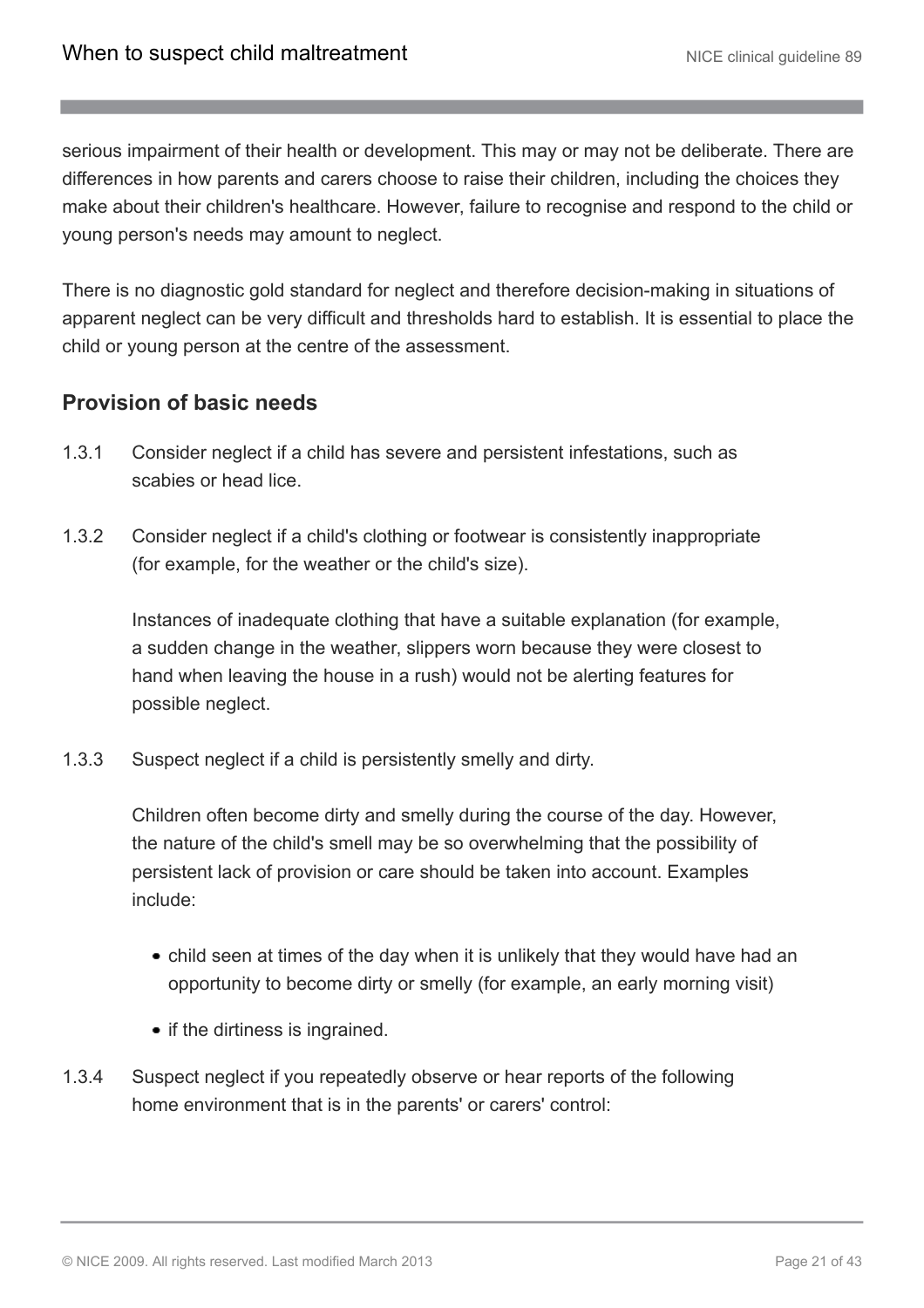- a poor standard of hygiene that affects a child's health
- inadequate provision of food
- a living environment that is unsafe for the child's developmental stage.

It may be difficult to distinguish between neglect and material poverty. However, care should be taken to balance recognition of the constraints on the parents' or carers' ability to meet their children's needs for food, clothing and shelter with an appreciation of how people in similar circumstances have been able to meet those needs.

1.3.5 Be aware that abandoning a child is a form of maltreatment.

### **Malnutrition**

1.3.6 Consider neglect if a child displays faltering growth (failure to thrive) because of lack of provision of an adequate or appropriate diet.

### **Supervision**

Achieving a balance between an awareness of risk and allowing children freedom to learn by experience can be difficult. However, if parents or carers persistently fail to anticipate dangers and to take precautions to protect their child from harm it may constitute neglect.

- 1.3.7 Consider neglect if the explanation for an injury (for example, a burn, sunburn or an ingestion of a harmful substance) suggests a lack of appropriate supervision.
- 1.3.8 Consider neglect if a child or young person is not being cared for by a person who is able to provide adequate care.

### **Ensuring access to appropriate medical care or treatment**

1.3.9 Consider neglect if parents or carers fail to administer essential prescribed treatment for their child.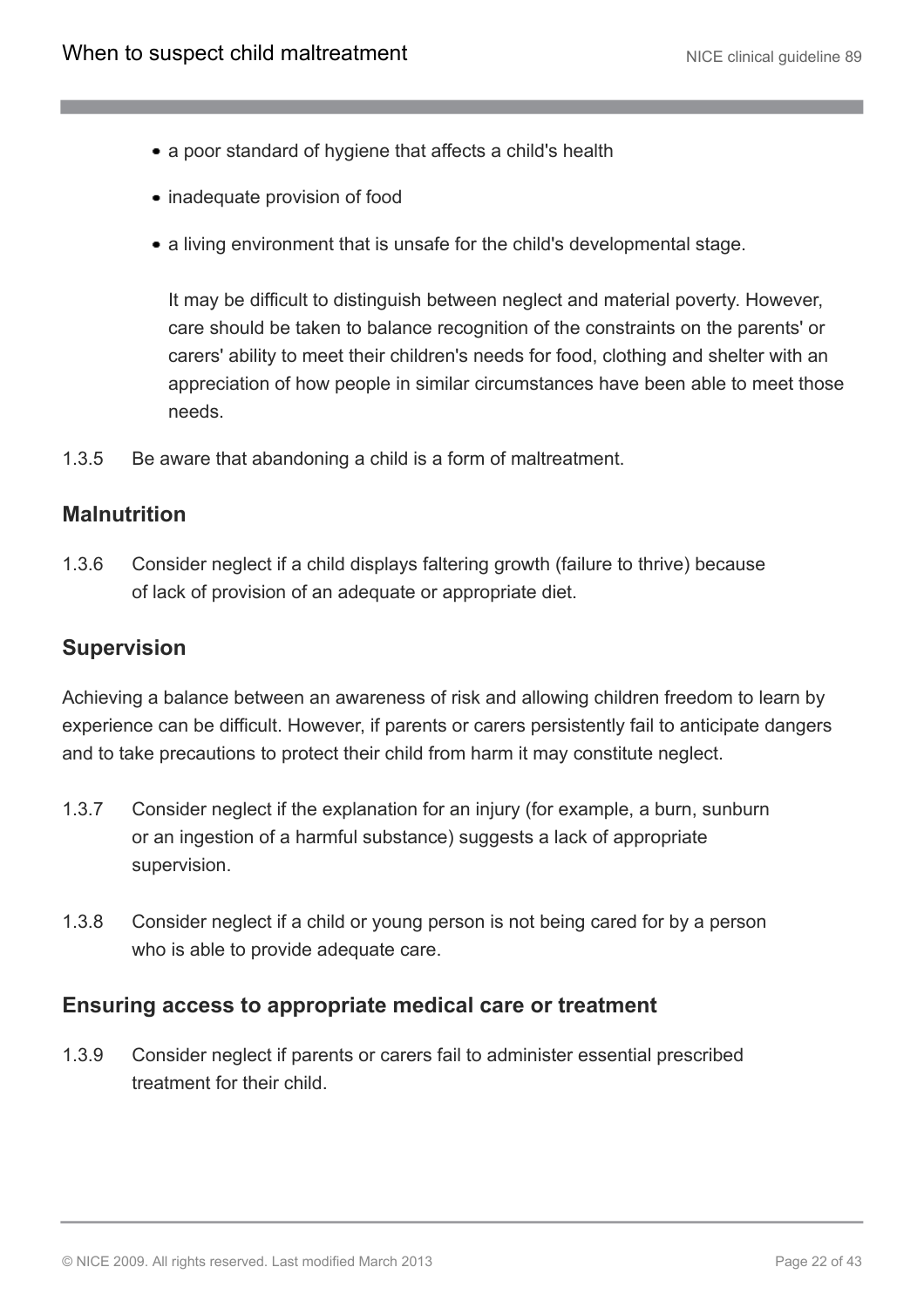- 1.3.10 Consider neglect if parents or carers repeatedly fail to attend essential followup appointments that are necessary for their child's health and wellbeing.
- 1.3.11 Consider neglect if parents or carers persistently fail to engage with relevant child health promotion programmes which include:
	- immunisation
	- health and development reviews
	- screening.
- 1.3.12 Consider neglect if parents or carers have access to but persistently fail to obtain NHS treatment for their child's dental caries (tooth decay).
- 1.3.13 Suspect neglect if parents or carers fail to seek medical advice for their child to the extent that the child's health and wellbeing is compromised, including if the child is in ongoing pain.

# <span id="page-22-0"></span>*1.4 Emotional, behavioural, interpersonal and social functioning*

### **Emotional and behavioural states**

- 1.4.1 Consider child maltreatment if a child or young person displays or is reported to display a marked change in behaviour or emotional state (see examples below) that is a departure from what would be expected for their age and developmental stage and is not explained by a known stressful situation that is not part of child maltreatment (for example, bereavement or parental separation) or medical cause. Examples include:
	- recurrent nightmares containing similar themes
	- extreme distress
	- markedly oppositional behaviour
	- withdrawal of communication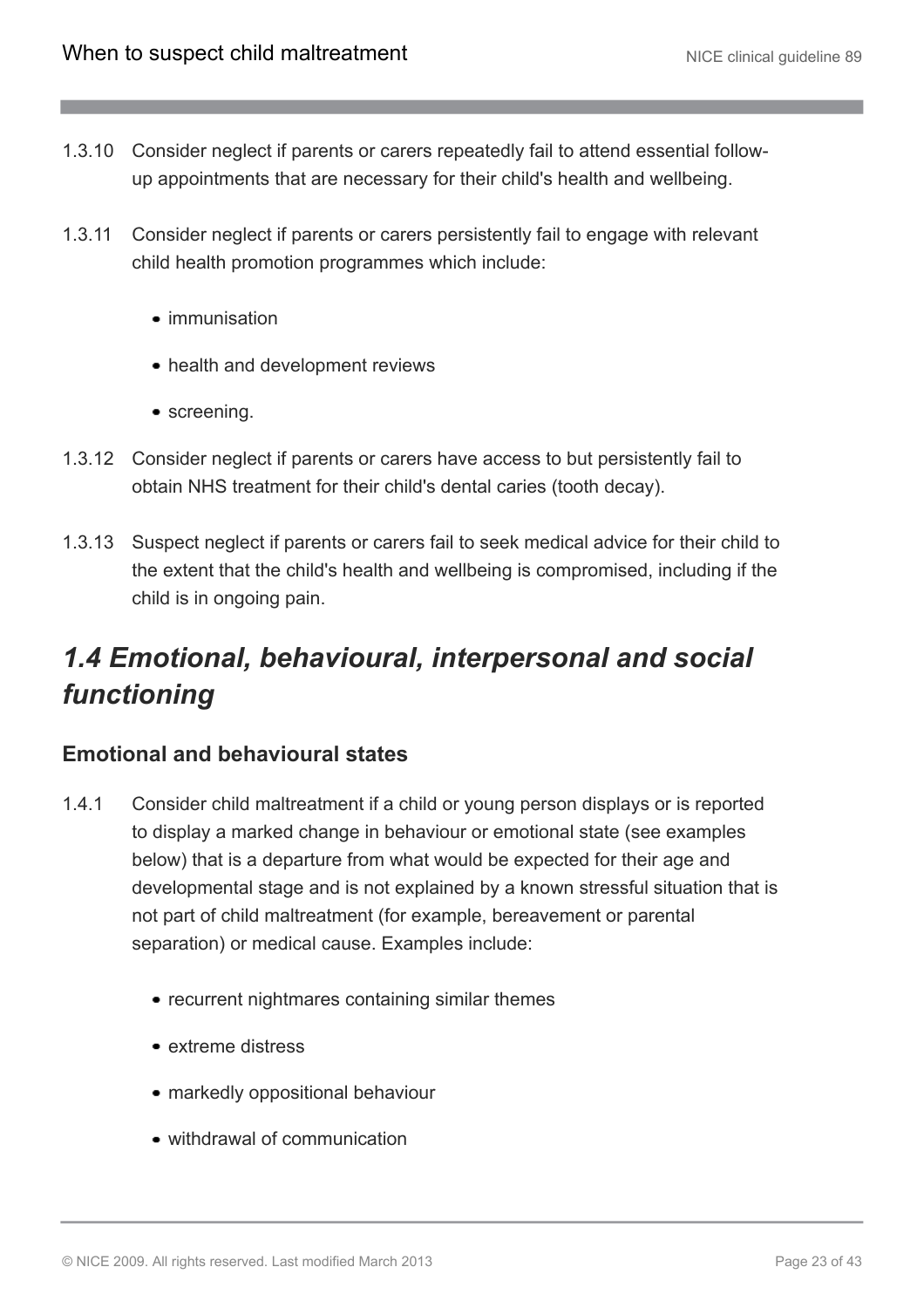- becoming withdrawn.
- 1.4.2 Consider child maltreatment if a child's behaviour or emotional state is not consistent with their age and developmental stage or cannot be explained by medical causes, neurodevelopmental disorders (for example, attention deficit hyperactivity disorder [ADHD], autism spectrum disorders) or other stressful situation that is not part of child maltreatment (for example, bereavement or parental separation). Examples of behaviour or emotional states that may fit this description include:
	- Emotional states:
		- fearful, withdrawn, low self-esteem
	- Behaviour:
		- aggressive, oppositional
		- habitual body rocking
	- Interpersonal behaviours:
		- indiscriminate contact or affection seeking
		- over-friendliness to strangers including healthcare professionals
		- excessive clinginess
		- persistently resorting to gaining attention
		- demonstrating excessively 'good' behaviour to prevent parental or carer disapproval
		- failing to seek or accept appropriate comfort or affection from an appropriate person when significantly distressed
		- coercive controlling behaviour towards parents or carers
		- very young children showing excessive comforting behaviours when witnessing parental or carer distress.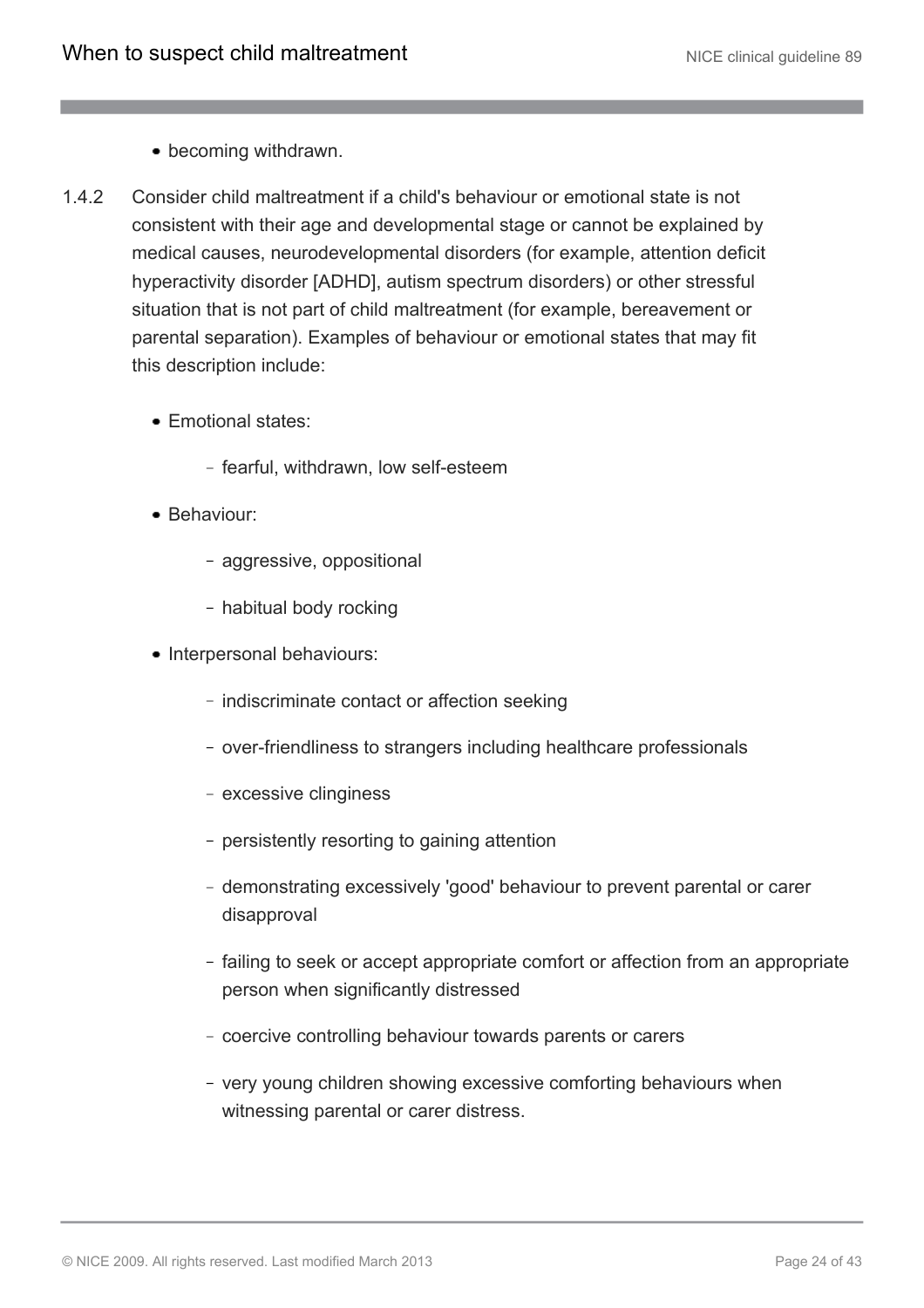- 1.4.3 Consider child maltreatment if a child shows repeated, extreme or sustained emotional responses that are out of proportion to a situation and are not expected for the child's age or developmental stage or explained by a medical cause, neurodevelopmental disorder (for example, ADHD, autism spectrum disorders) or bipolar disorder and the effects of any known past maltreatment have been explored. Examples of these emotional responses include:
	- anger or frustration expressed as a temper tantrum in a school-aged child
	- frequent rages at minor provocation
	- distress expressed as inconsolable crying.
- 1.4.4 Consider child maltreatment if a child shows dissociation (transient episodes of detachment that are outside the child's control and that are distinguished from daydreaming, seizures or deliberate avoidance of interaction) that is not explained by a known traumatic event unrelated to maltreatment.
- 1.4.5 Consider child maltreatment if a child or young person regularly has responsibilities that interfere with essential normal daily activities (for example, school attendance).
- 1.4.6 Consider child maltreatment if a child responds to a health examination or assessment in an unusual, unexpected or developmentally inappropriate way (for example, extreme passivity, resistance or refusal).

### **Behavioural disorders or abnormalities either seen or heard about**

### **Self-harm**

1.4.7 Consider past or current child maltreatment, particularly sexual, physical or emotional abuse, if a child or young person is deliberately self-harming. Selfharm includes cutting, scratching, picking, biting or tearing skin to cause injury, pulling out hair or eyelashes and deliberately taking prescribed or nonprescribed drugs at higher than therapeutic doses.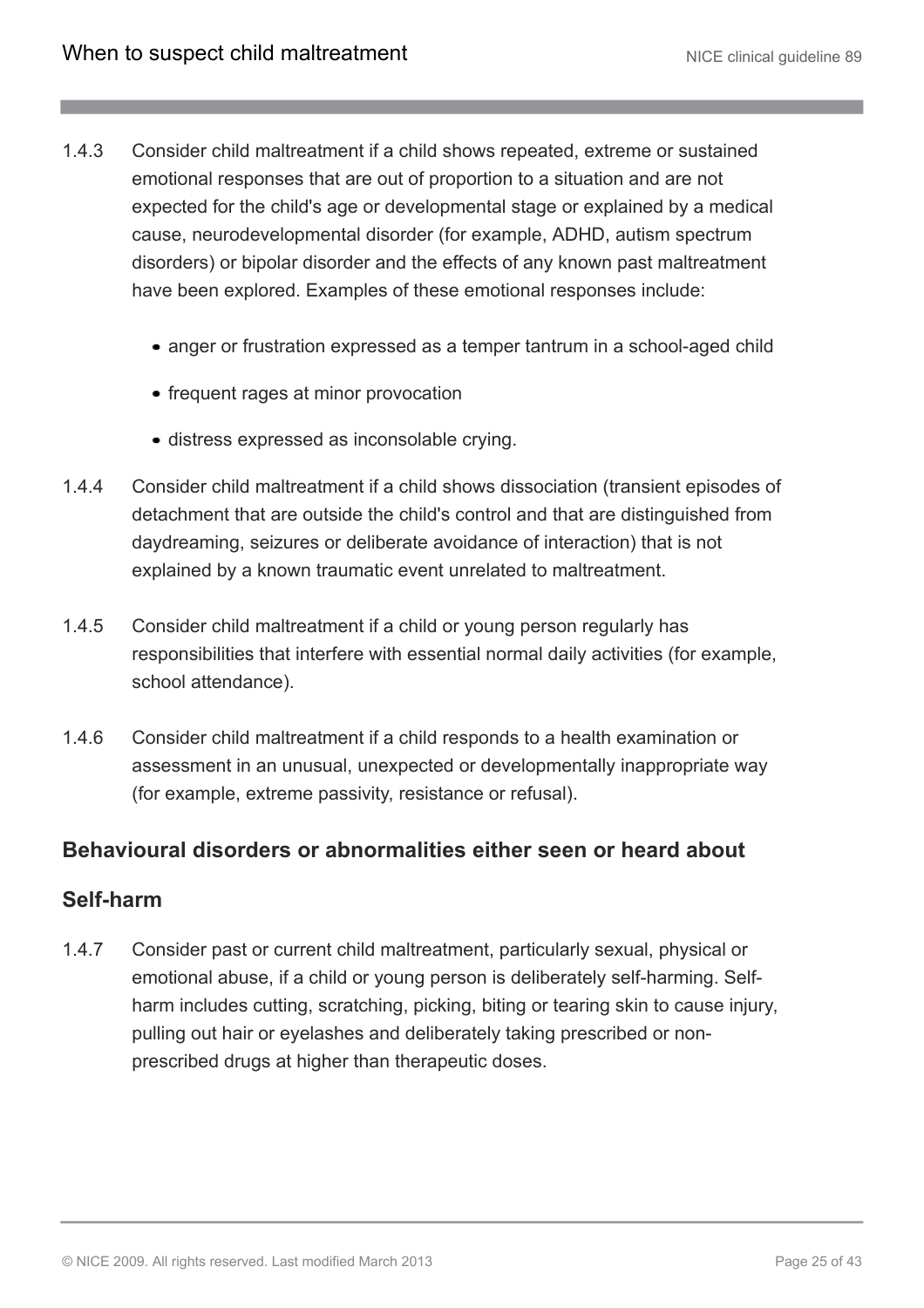### **Disturbances in eating and feeding behaviour**

1.4.8 Suspect child maltreatment if a child repeatedly scavenges, steals, hoards or hides food with no medical explanation.

### **Wetting and soiling**

- 1.4.9 Consider child maltreatment if a child has secondary day- or night-time wetting that persists despite adequate assessment and management unless there is a medical explanation (for example, urinary tract infection) or clearly identified stressful situation that is not part of maltreatment (for example, bereavement, parental separation).
- 1.4.10 Consider child maltreatment if a child is reported to be deliberately wetting.
- 1.4.11 Consider child maltreatment if a child shows encopresis (repeatedly defecating a normal stool in an inappropriate place) or repeated, deliberate smearing of faeces.

#### **Sexualised behaviour**

- 1.4.12 Suspect child maltreatment, and in particular sexual abuse, if a pre-pubertal child displays or is reported to display repeated or coercive sexualised behaviours or preoccupation (for example, sexual talk associated with knowledge, drawing genitalia, emulating sexual activity with another child).
- 1.4.13 Suspect past or current child maltreatment if a child or young person's sexual behaviour is indiscriminate, precocious or coercive.
- 1.4.14 Suspect sexual abuse if a pre-pubertal child displays or is reported to display unusual sexualised behaviours. Examples include:
	- oral–genital contact with another child or a doll
	- requesting to be touched in the genital area
	- inserting or attempting to insert an object, finger or penis into another child's vagina or anus.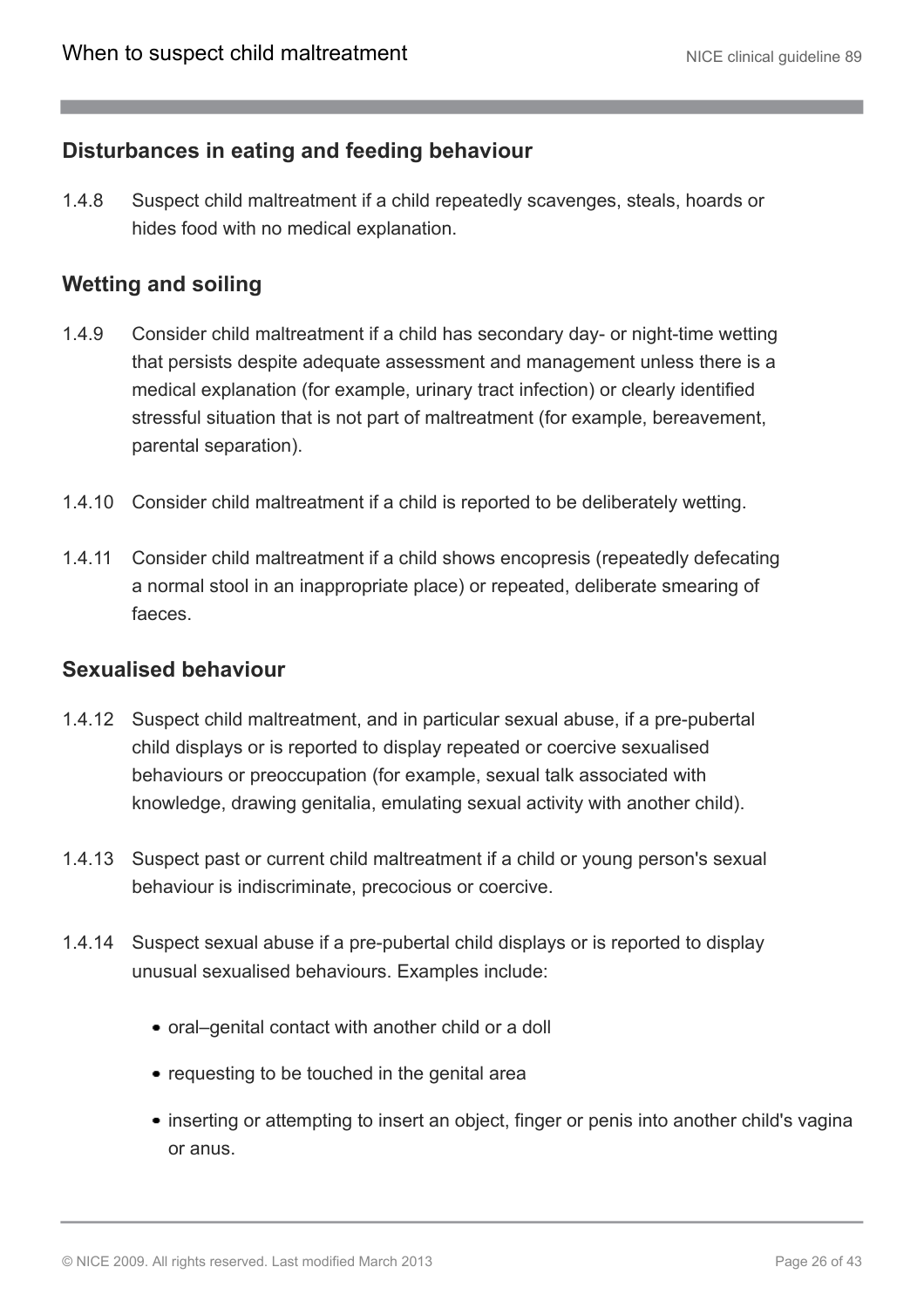### **Runaway behaviour**

1.4.15 Consider child maltreatment if a child or young person has run away from home or care, or is living in alternative accommodation without the full agreement of their parents or carers.

# <span id="page-26-0"></span>*1.5 Parent–child interactions*

- 1.5.1 Consider emotional abuse if there is concern that parent– or carer–child interactions may be harmful. Examples include:
	- Negativity or hostility towards a child or young person.
	- Rejection or scapegoating of a child or young person.
	- Developmentally inappropriate expectations of or interactions with a child, including inappropriate threats or methods of disciplining.
	- Exposure to frightening or traumatic experiences, including domestic abuse.
	- Using the child for the fulfilment of the adult's needs (for example, children being used in marital disputes).
	- Failure to promote the child's appropriate socialisation (for example, involving children in unlawful activities, isolation, not providing stimulation or education).
- 1.5.2 Suspect emotional abuse when persistent harmful parent– or carer–child interactions are observed or reported.
- 1.5.3 Consider child maltreatment if parents or carers are seen or reported to punish a child for wetting despite professional advice that the symptom is involuntary.
- 1.5.4 Consider emotional neglect if there is emotional unavailability and unresponsiveness from the parent or carer towards a child and in particular towards an infant.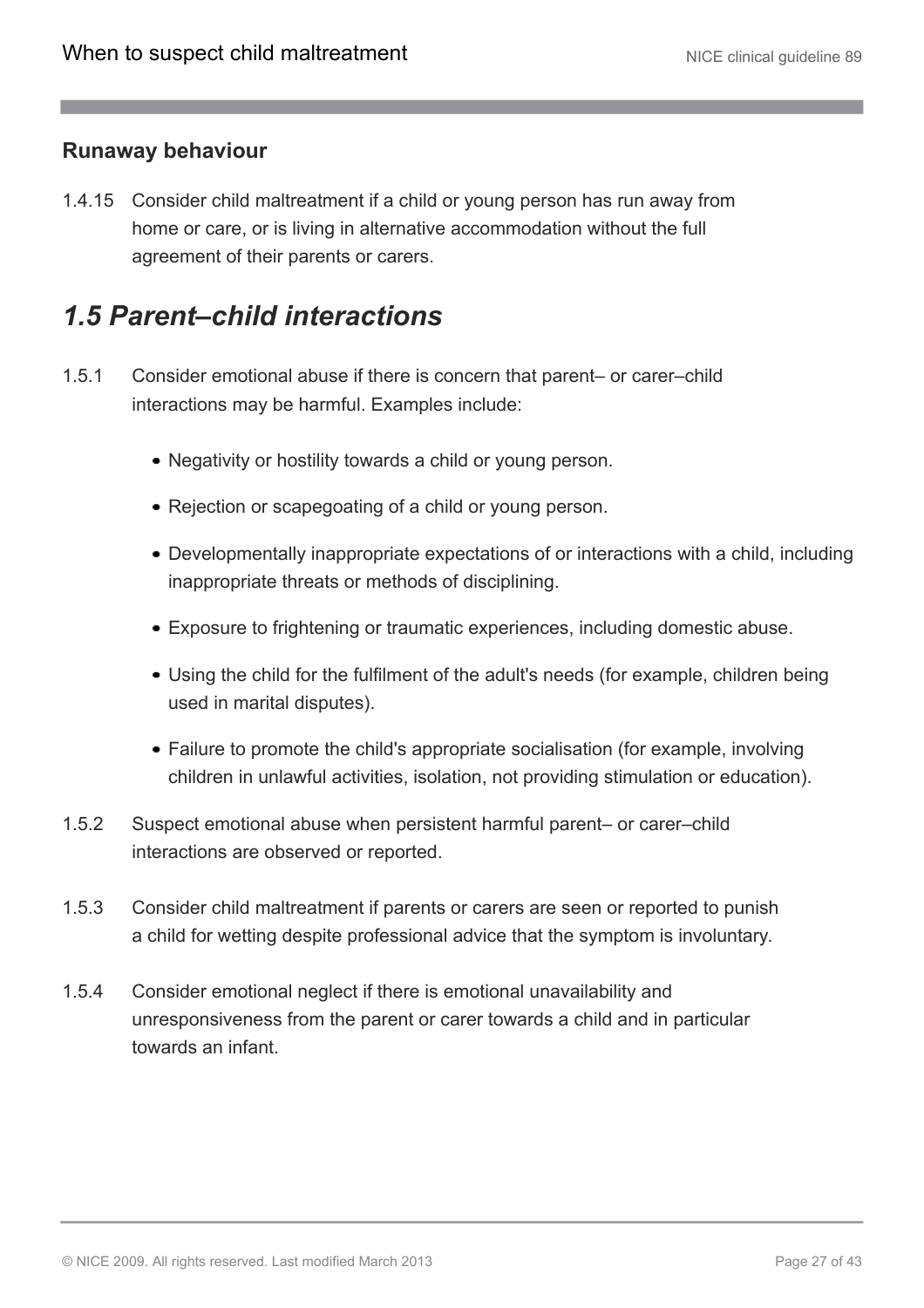- 1.5.5 Suspect emotional neglect if there is persistent emotional unavailability and unresponsiveness from the parent or carer towards a child and in particular towards an infant.
- 1.5.6 Consider child maltreatment if a parent or carer refuses to allow a child or young person to speak to a healthcare professional on their own when it is necessary for the assessment of the child or young person.

<span id="page-27-0"></span><sup>[[3](#page-8-1)]</sup> It is standard practice to refer to children's social services when a child or young person makes a disclosure of maltreatment (even though it may not be precise in every detail).

<span id="page-27-1"></span>[[4](#page-10-1)] Unsuitable means implausible, inadequate or inconsistent. See section 1. For definitions of **suspect** and **consider**, see section 1.

<span id="page-27-2"></span>[6] In these circumstances, consider should include discussion of your concerns with a named or designated professional for safeguarding children.

<span id="page-27-3"></span><sup>[[6](#page-17-1)]</sup> Under the Sexual Offences Act 2003, any sexual intercourse with a child younger than 13 years is unlawful. However, the Crown Prosecution Service guidance indicates that if this sexual intercourse occurs between a person under 18 and a child under 13, and the sexual intercourse is genuinely consensual and the individuals concerned are fairly close in age and development, a prosecution is unlikely to be appropriate.

<span id="page-27-4"></span> $\mathbb{F}$  Under the Sexual Offences Act 2003, any sexual intercourse with a child aged 13–15 years is unlawful. However, the Crown Prosecution Service guidance indicates that consensual sexual intercourse between a person under 18 and a child aged 13–15 years would not normally require criminal proceedings in the absence of aggravating features.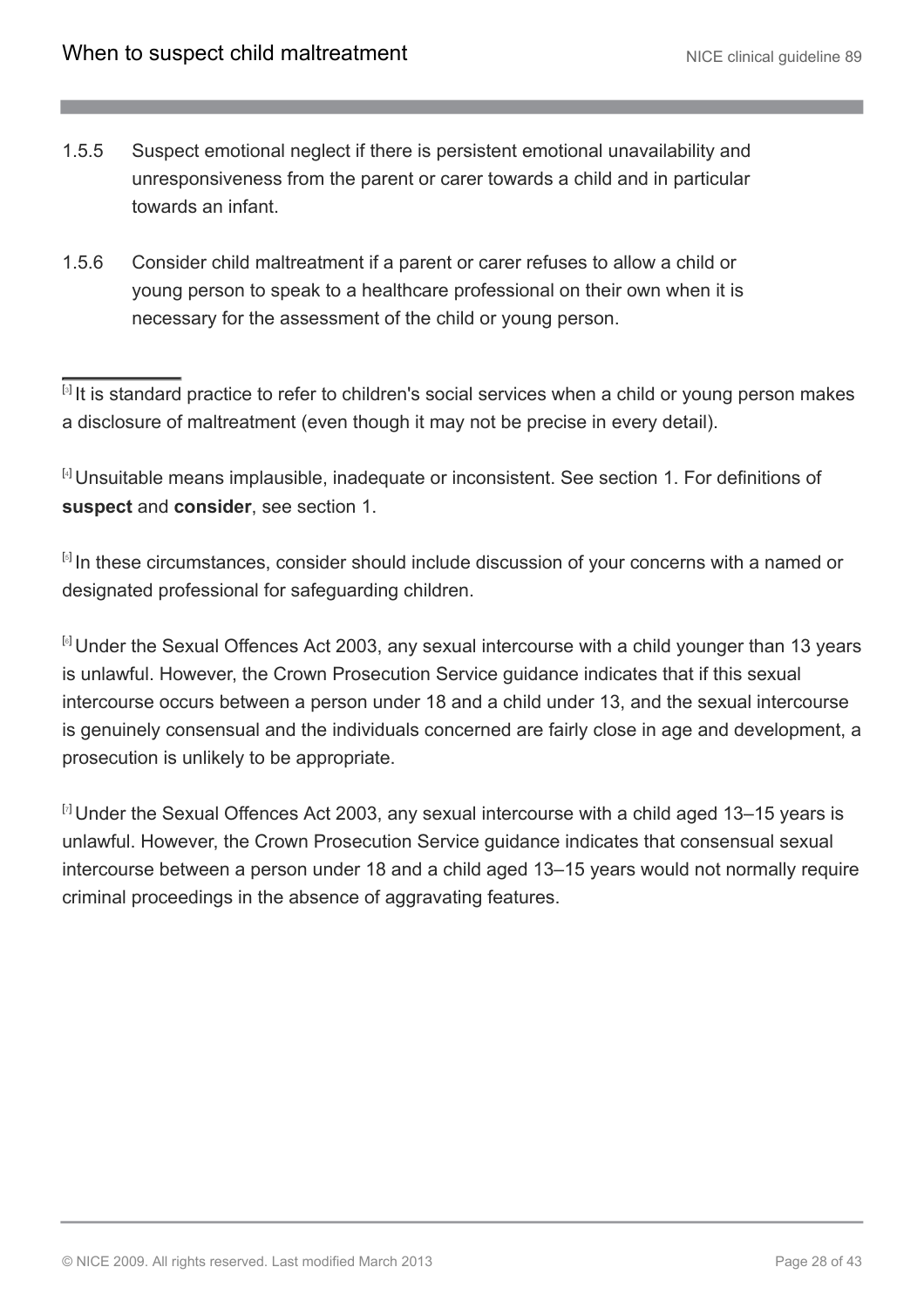# <span id="page-28-0"></span>**2 Notes on the scope of the guidance**

NICE guidelines are developed in accordance with a scope that defines what the guideline will and will not cover. The scope of this guideline is [available](http://www.nice.org.uk/guidance/index.jsp?action=download&o=35848).

### **How this guideline was developed**

NICE commissioned the National Collaborating Centre for Women's and Children's Health to develop this guideline. The Centre established a Guideline Development Group (see appendix A), which reviewed the evidence and developed the recommendations. An independent Guideline Review Panel oversaw the development of the guideline (see appendix B).

There is more information about [how NICE clinical guidelines are developed](http://www.nice.org.uk/HowWeWork) on the NICE website. A booklet, 'How NICE clinical guidelines are developed: an overview for stakeholders, the public and the NHS' is [available](http://www.nice.org.uk/aboutnice/howwework/developingniceclinicalguidelines/developing_nice_clinical_guidelines.jsp?domedia=1&mid=62F02D9B-19B9-E0B5-D4A26EC9A934FDC7).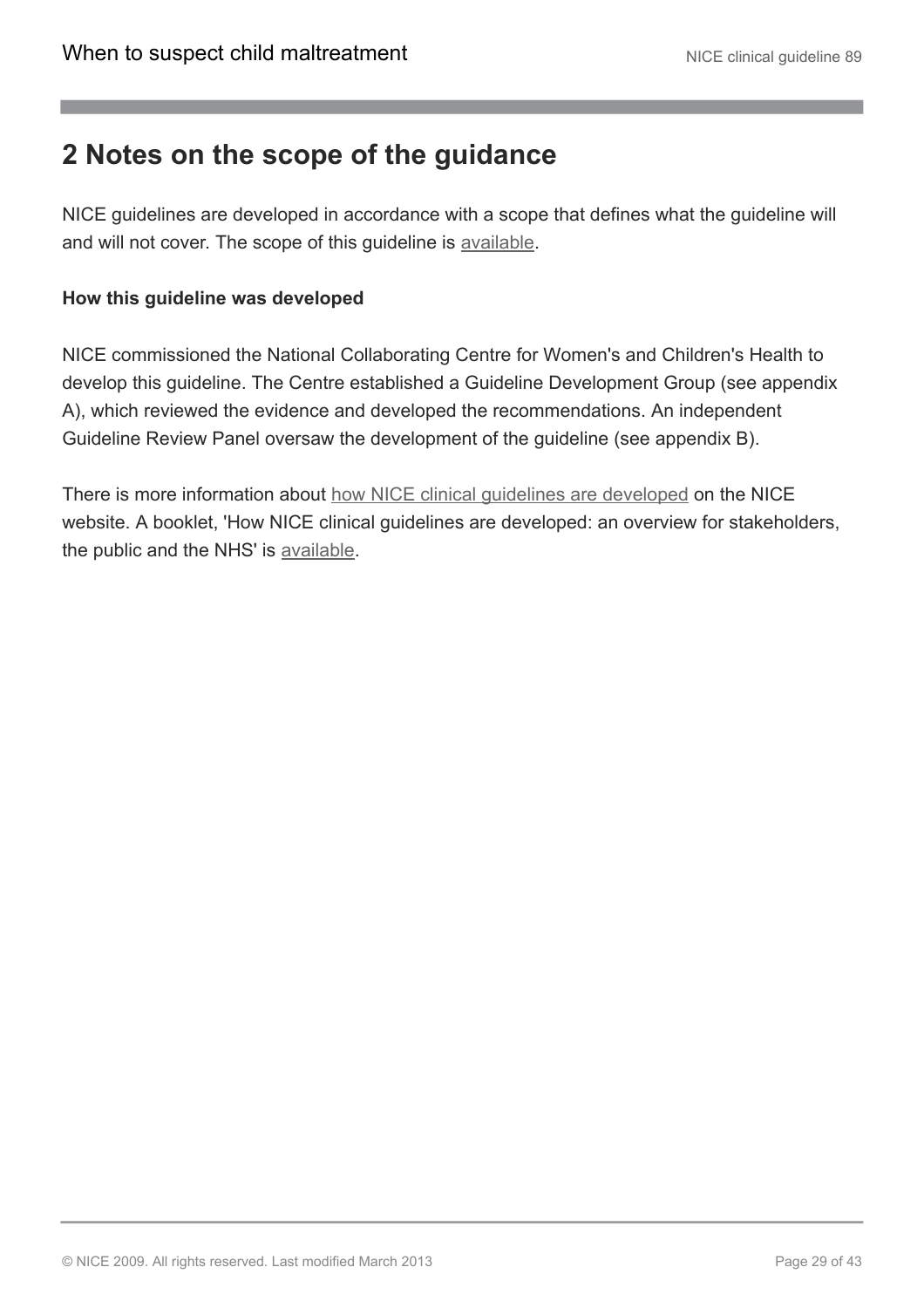# <span id="page-29-0"></span>**3 Implementation**

The Healthcare Commission assesses how well NHS organisations meet core and developmental standards set by the Department of Health in ['Standards for better health'.](http://www.dh.gov.uk/) Implementation of clinical guidelines forms part of the developmental standard D2. Core standard C5 says that NHS organisations should take into account national agreed guidance when planning and delivering care.

NICE has developed tools to help organisations implement this guidance (listed below). These are available on our [website](http://www.nice.org.uk/CG89).

- Slides highlighting key messages for local discussion.
- Costing statement.
- Audit support for monitoring local practice.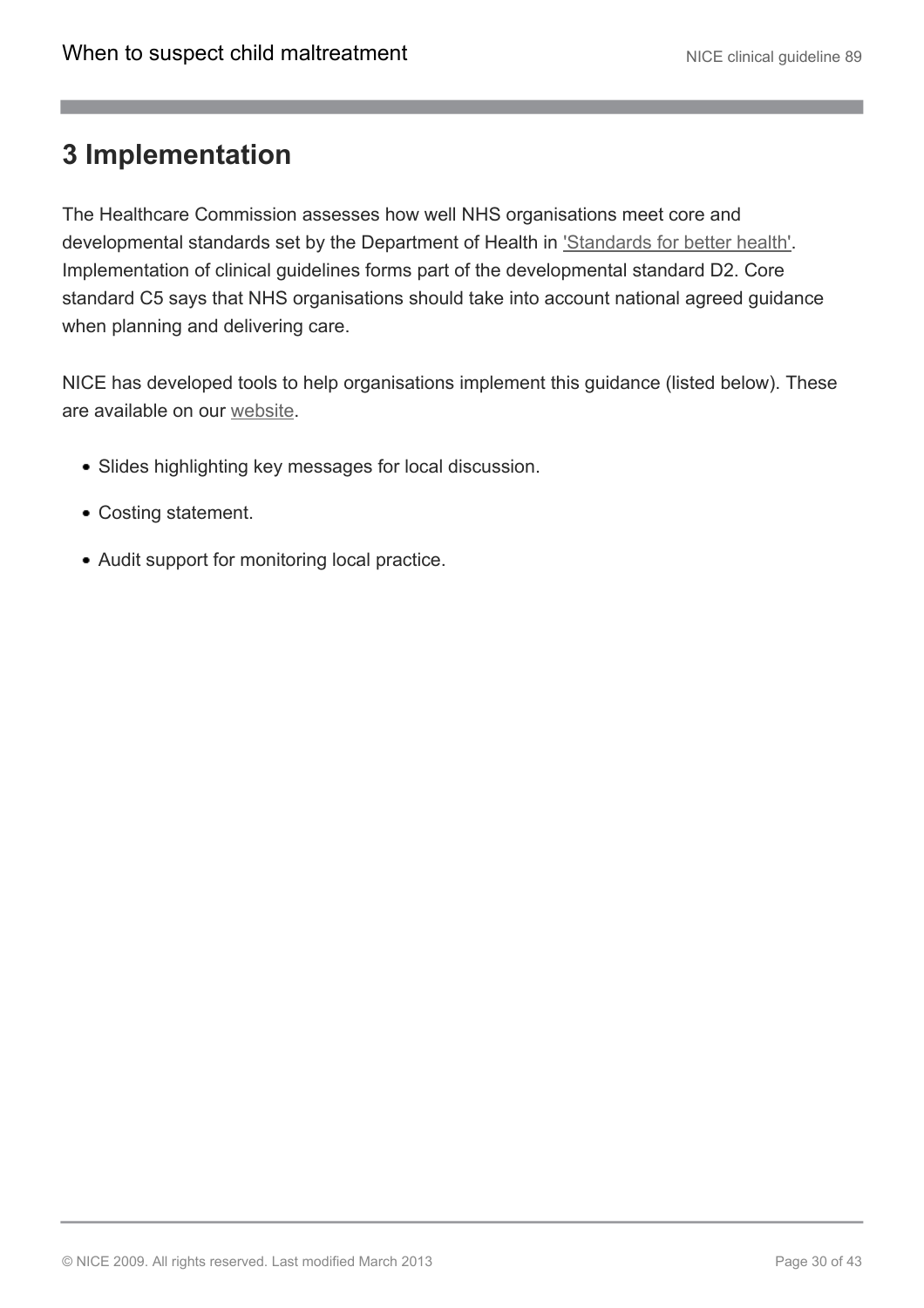# <span id="page-30-0"></span>**4 Research recommendations**

The Guideline Development Group has made the following recommendations for research, based on its review of evidence, to improve NICE guidance and patient care in the future. The Guideline Development Group's full set of research recommendations is detailed in the full guideline (see section 5).

# <span id="page-30-1"></span>*4.1 Fractures*

How can abusive fractures be differentiated from those resulting from conditions that lead to bone fragility and those resulting from accidents, particularly in relation to metaphyseal fractures?

### **Why this is important**

The existing evidence base does not fully account for the features that differentiate fractures from different causes in infants and pre-school age children. A prospective comparative study of fractures in physical abuse, those resulting from conditions that lead to bone fragility and those resulting from accidental trauma would help address this question. Any such study should encompass a study of metaphyseal fractures.

# <span id="page-30-2"></span>*4.2 Anogenital warts*

What is the association between anogenital warts and sexual abuse in children of different ages?

### **Why this is important**

Anogenital warts can be acquired by vertical transmission, sexual contact and by non-sexual transmission within households. A thorough prospective study is needed to investigate the differential causes of anogenital warts in children. Such a study should include full viral typing of the warts in the index case and contacts where possible.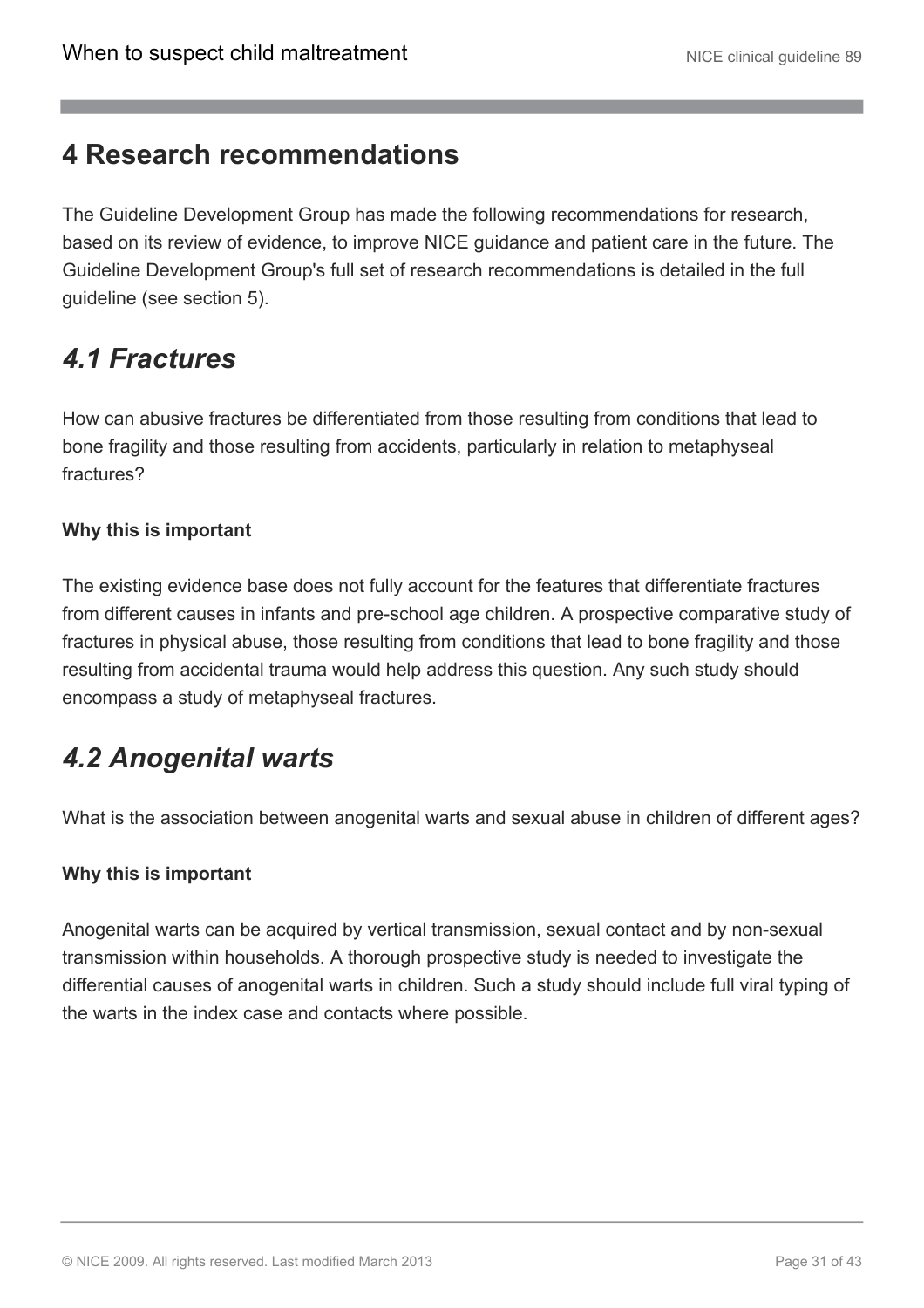# <span id="page-31-0"></span>*4.3 Fabricated or induced illness*

Are the indicators of fabricated or induced illness as described in the recommendations (1.2.11, 1.2.12) valid for discriminating fabricated or induced illness from other explanations?

### **Why this is important**

Although the alerting signs have been developed based on clinical experience and are considered clinically useful in detecting fabricated or induced illness, there is a need to establish their discriminant validity. This could be achieved by a prospective longitudinal study.

# <span id="page-31-1"></span>*4.4 Emotional and behavioural states*

What aspects of behaviours and emotional states as alerting individual signs discriminate maltreated children from non-maltreated children in the healthcare setting?

### **Why this is important**

Much of the research in this area uses composite scores from instruments or scenarios to discriminate maltreated from non-maltreated children. To translate these scores into items that are usable for healthcare professionals who are meeting children for the first time, it is necessary to know whether particular behavioural and emotional states can be used to identify maltreated children. A prospective comparative study in the healthcare setting is required.

# <span id="page-31-2"></span>*4.5 Recurrent abdominal pain*

What is the association between unexplained recurrent abdominal pain and child maltreatment?

### **Why this is important**

Recurrent abdominal pain is a common presentation in primary care and is often unexplained. A large observational study on the association between unexplained recurrent abdominal pain and child maltreatment is needed.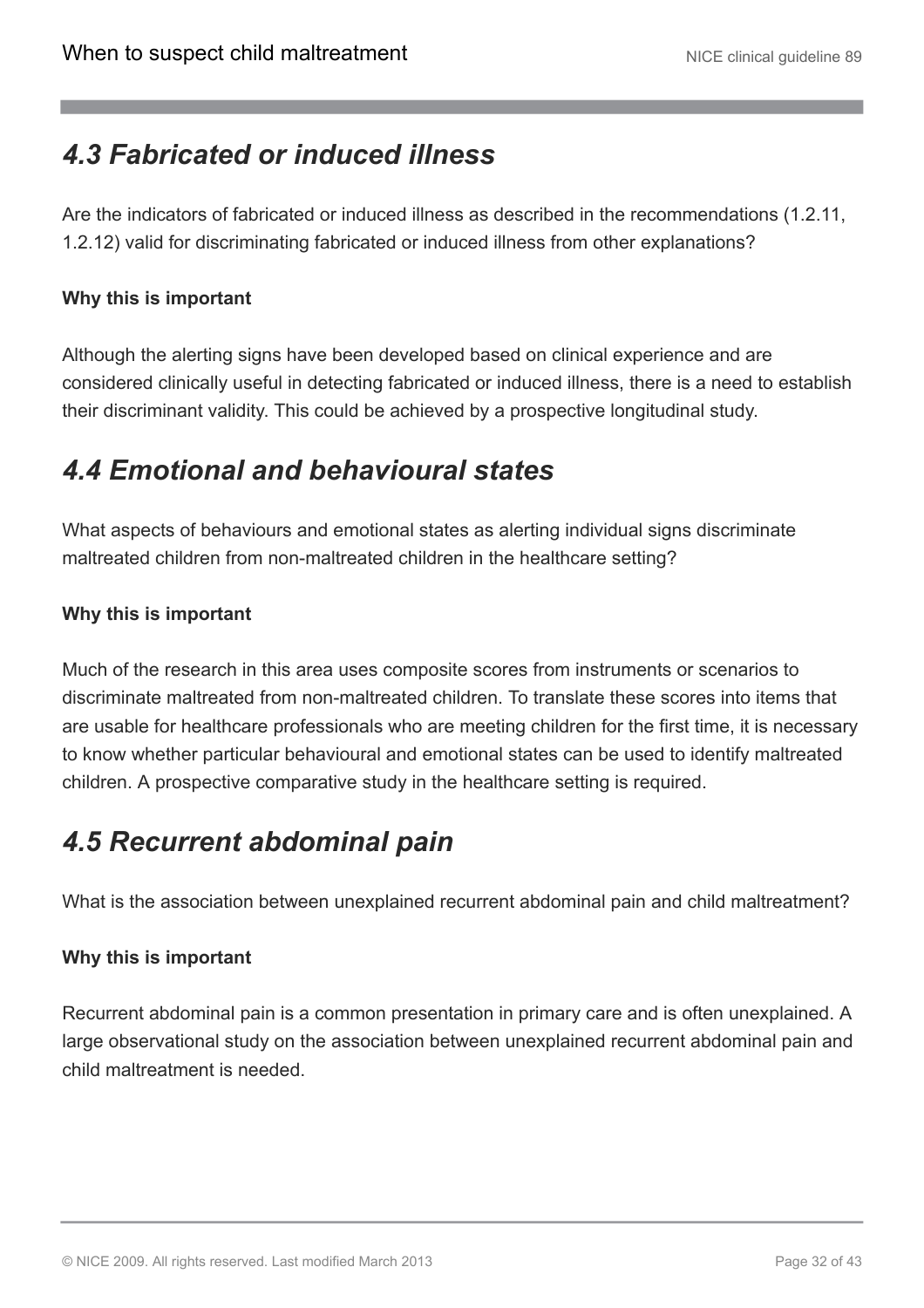# <span id="page-32-0"></span>**5 Other versions of this guideline**

# <span id="page-32-1"></span>*5.1 Full guideline*

The full guideline, 'When to suspect child maltreatment', contains details of the methods and evidence used to develop the guideline. It is published by the National Collaborating Centre for Women's and Children's Health, and is available from our [website.](http://www.nice.org.uk/CG89fullguideline)

# <span id="page-32-2"></span>*5.2 Information for the public*

NICE has produced [information for the public](http://publications.nice.org.uk/IFP89) explaining this guideline.

We encourage NHS and voluntary sector organisations to use text from this information in their own materials about child maltreatment.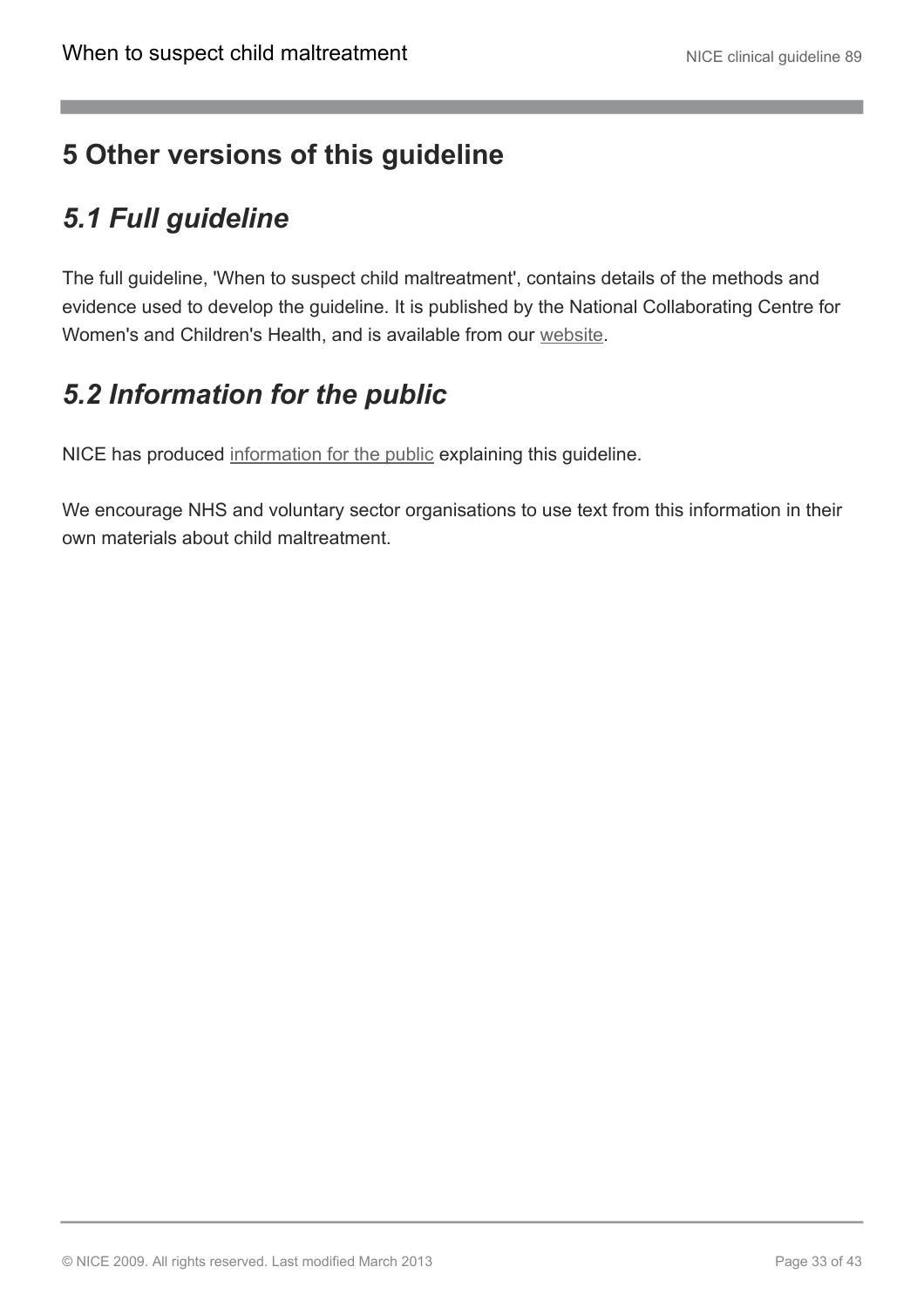# <span id="page-33-0"></span>**6 Related NICE guidance**

### **Published**

- Eating disorders: core interventions in the treatment and management of anorexia nervosa, bulimia nervosa and related eating disorders. NICE clinical quideline 9 (2004).
- Self-harm: the short-term physical and psychological management and secondary prevention of self-harm in primary and secondary care. [NICE clinical guideline 16](http://www.nice.org.uk/CG16) (2004).
- Constipation in children and young people. [NICE clinical guideline 99](http://www.nice.org.uk/CG99) (2010).
- Nocturnal enuresis in children: the management of bed-wetting in children and young people. [NICE clinical guideline 111](http://www.nice.org.uk/CG111) (2010).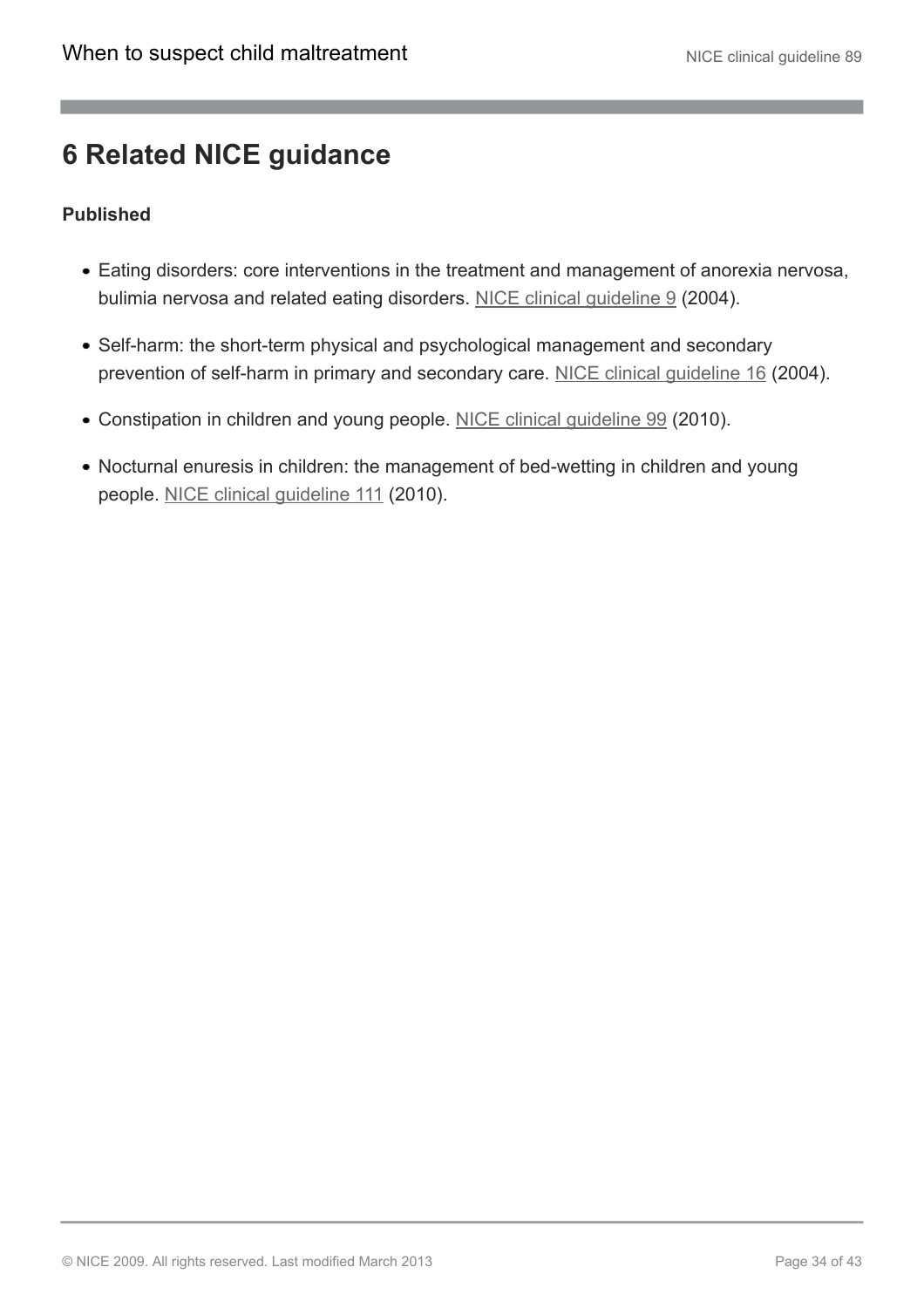# <span id="page-34-0"></span>**7 Updating the guideline**

NICE clinical guidelines are updated as needed so that recommendations take into account important new information. We check for new evidence 2 and 4 years after publication, to decide whether all or part of the guideline should be updated. If important new evidence is published at other times, we may decide to do a more rapid update of some recommendations.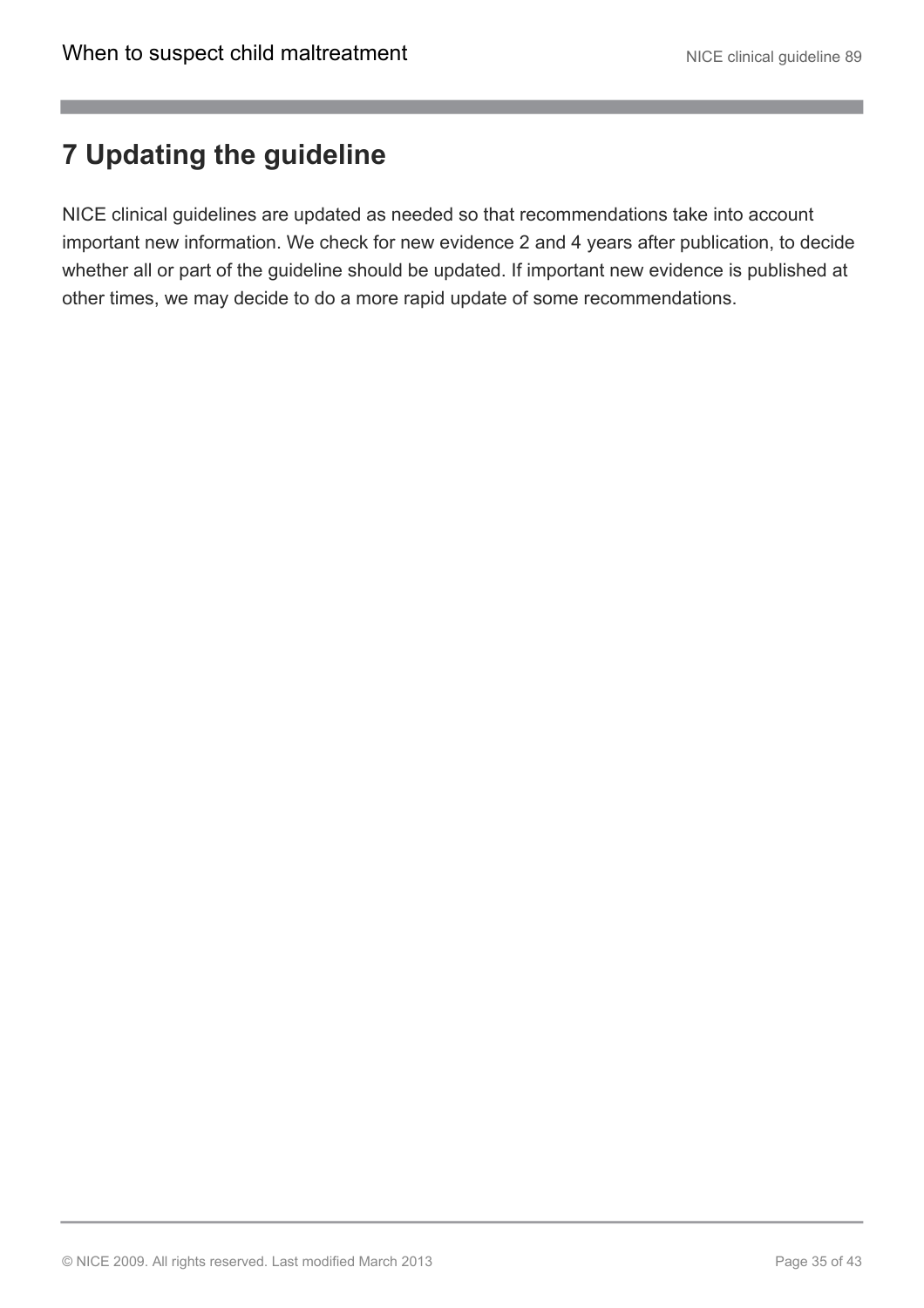# <span id="page-35-0"></span>**Appendix A: The Guideline Development Group**

### **Jane Appleton**

Reader in Primary and Community Care (nursing), School of Health and Social Care, Oxford Brookes University

### **Tricia Brennan**

Consultant Paediatrician (emergency medicine), Children's Hospital, Sheffield

### **Geoff Debelle**

Consultant Paediatrician, Birmingham Children's Hospital Foundation NHS Trust and Designated Doctor, South Birmingham Primary Care Trust

### **Susan Dunstall**

Lay member, Policy Advisor – Health and Family Support, National Society for the Prevention of Cruelty to Children (NSPCC)

### **Danya Glaser**

Guideline Development Group Chair, Consultant Child and Adolescent Psychiatrist

### **Andrea Goddard**

Consultant Paediatrician (general), St Mary's Hospital and Designated Doctor for Child Protection, Westminster Primary Care Trust

### **Kathryn Gutteridge**

Lay member, Consultant Midwife, Sandwell and West Birmingham NHS Trust

**Christine Habgood** General Practitioner, Brighton and Hove

### **Chris Hobbs** Consultant Paediatrician (community), St James University Hospital, Leeds

#### **Elizabeth Hughes**

Consultant Nurse Safeguarding Children, Sheffield Primary Care Trust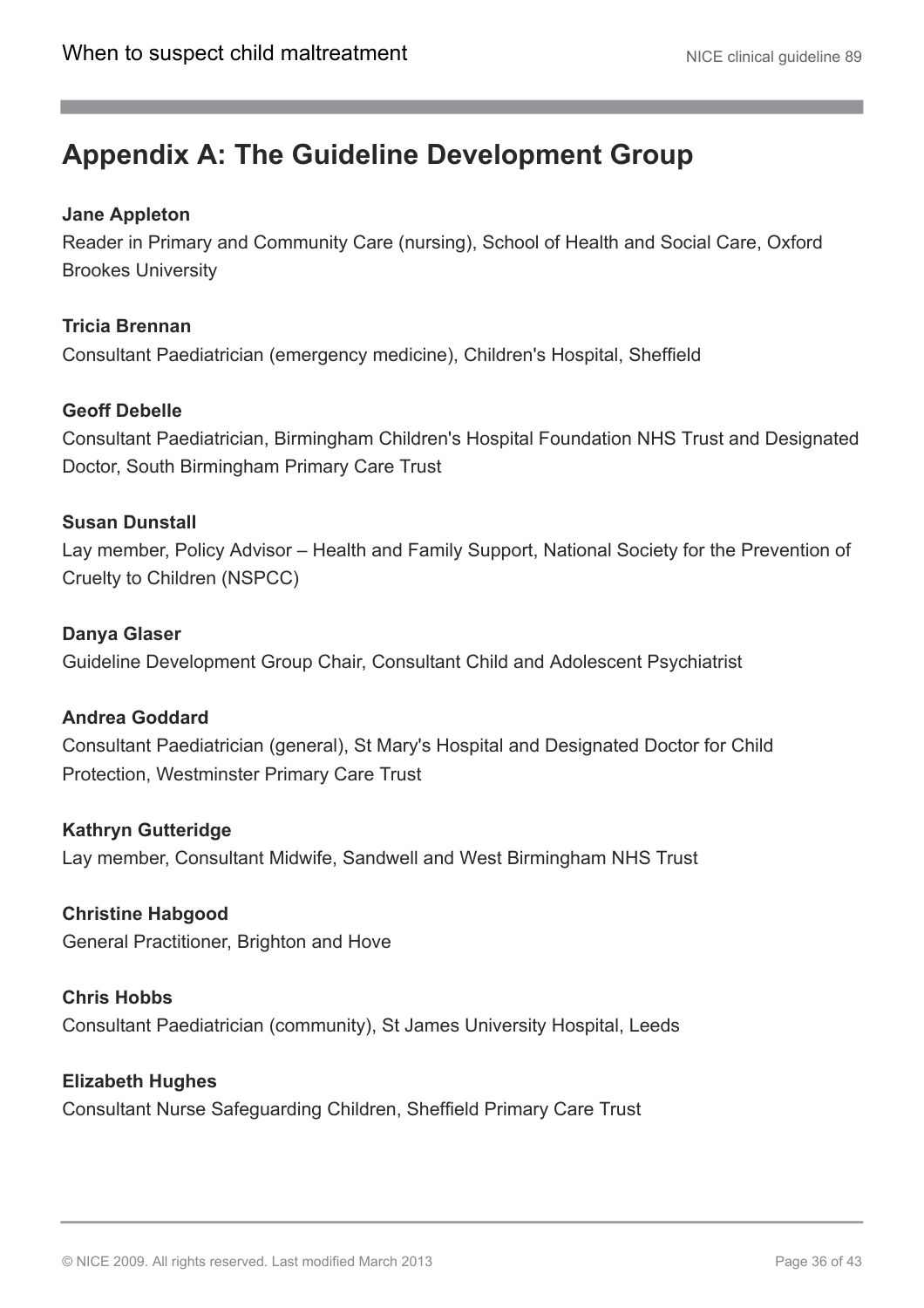#### **Anne Livesey**

Consultant Paediatrician (community), Children and Young People's Trust, Brighton and Hove

**David Lucey** Independent Clinical Child Psychologist, York

**Rosemary Neary** Lay member, Managing Director/Founder, Eaton Foundation

**Annmarie Reeves** Senior Practitioner (social work), Milton Keynes, Buckinghamshire

**Peter Saunders** Lay member, Chief Executive, National Association for People Abused in Childhood (NAPAC)

**Anubha Sinha** General Practitioner, Bidford-on-Avon, Warwickshire

#### **David Vickers\***

Consultant Paediatrician (community), South Cambridgeshire Primary Care Trust

(\*stood down April 2008 because of work commitments, replaced by Geoff Debelle)

**Jiri Chard** Senior Research Fellow, National Collaborating Centre for Women's and Children's Health

#### **Rupert Franklin**

Work Programme Coordinator, National Collaborating Centre for Women's and Children's Health

**Eva Gautam-Aitken**

Project Manager, National Collaborating Centre for Women's and Children's Health

#### **Paul Jacklin**

Senior Health Economist, National Collaborating Centre for Women's and Children's Health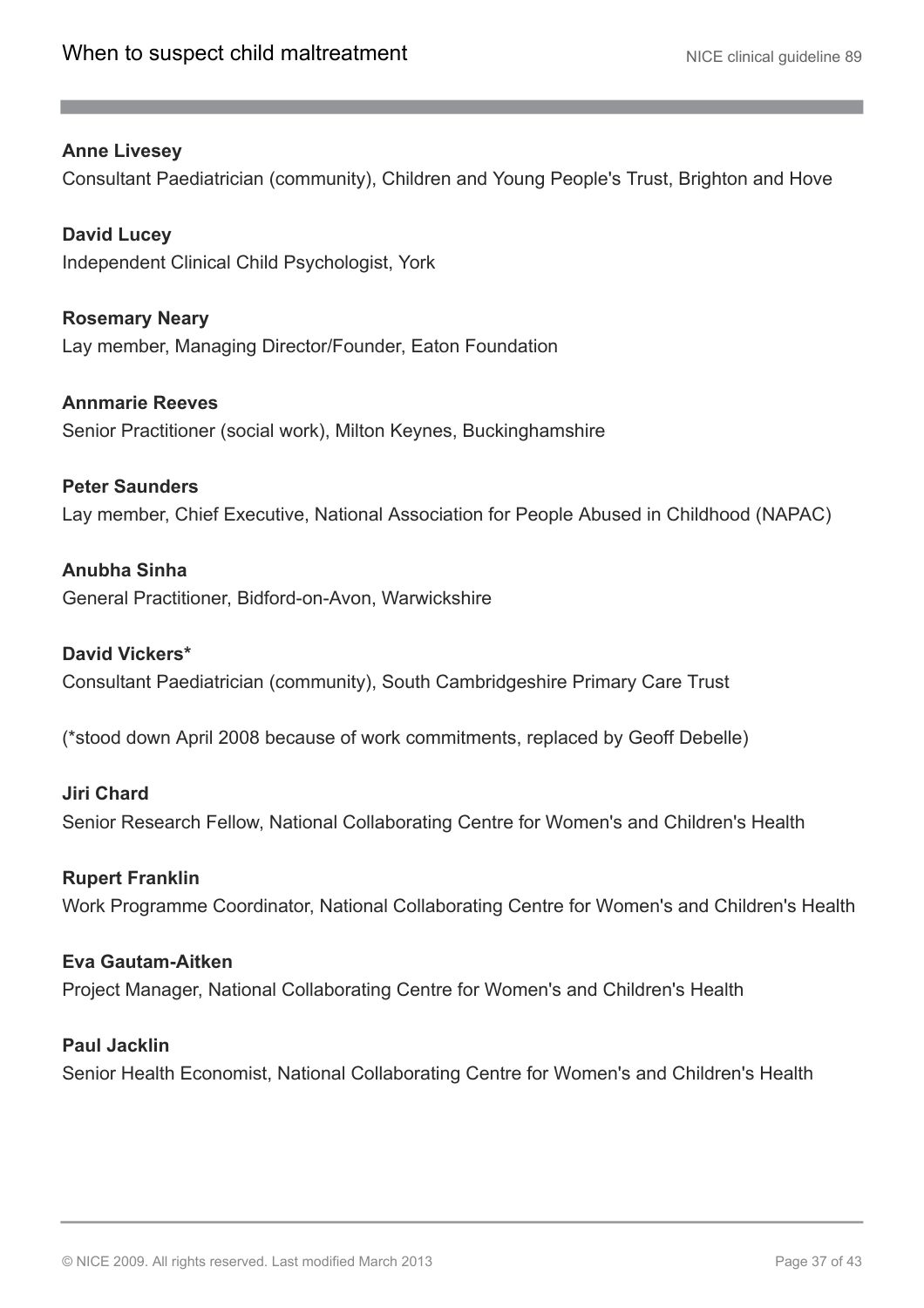#### **Alison Kemp**

Clinical Advisor, Consultant Paediatrician/Reader in Child Health, National Collaborating Centre for Women's and Children's Health

#### **Angela Kraut**

Research Fellow, National Collaborating Centre for Women's and Children's Health

#### **Monica Lakhanpaul**

Clinical Co-director, National Collaborating Centre for Women's and Children's Health

#### **Carolina Ortega**

Work Programme Coordinator, National Collaborating Centre for Women's and Children's Health

#### **Julia Saperia**

Lead Research Fellow, National Collaborating Centre for Women's and Children's Health

#### **Samantha Vahidi**

Senior Work Programme Coordinator, National Collaborating Centre for Women's and Children's **Health** 

#### **Danielle Worster**

Information Scientist, National Collaborating Centre for Women's and Children's Health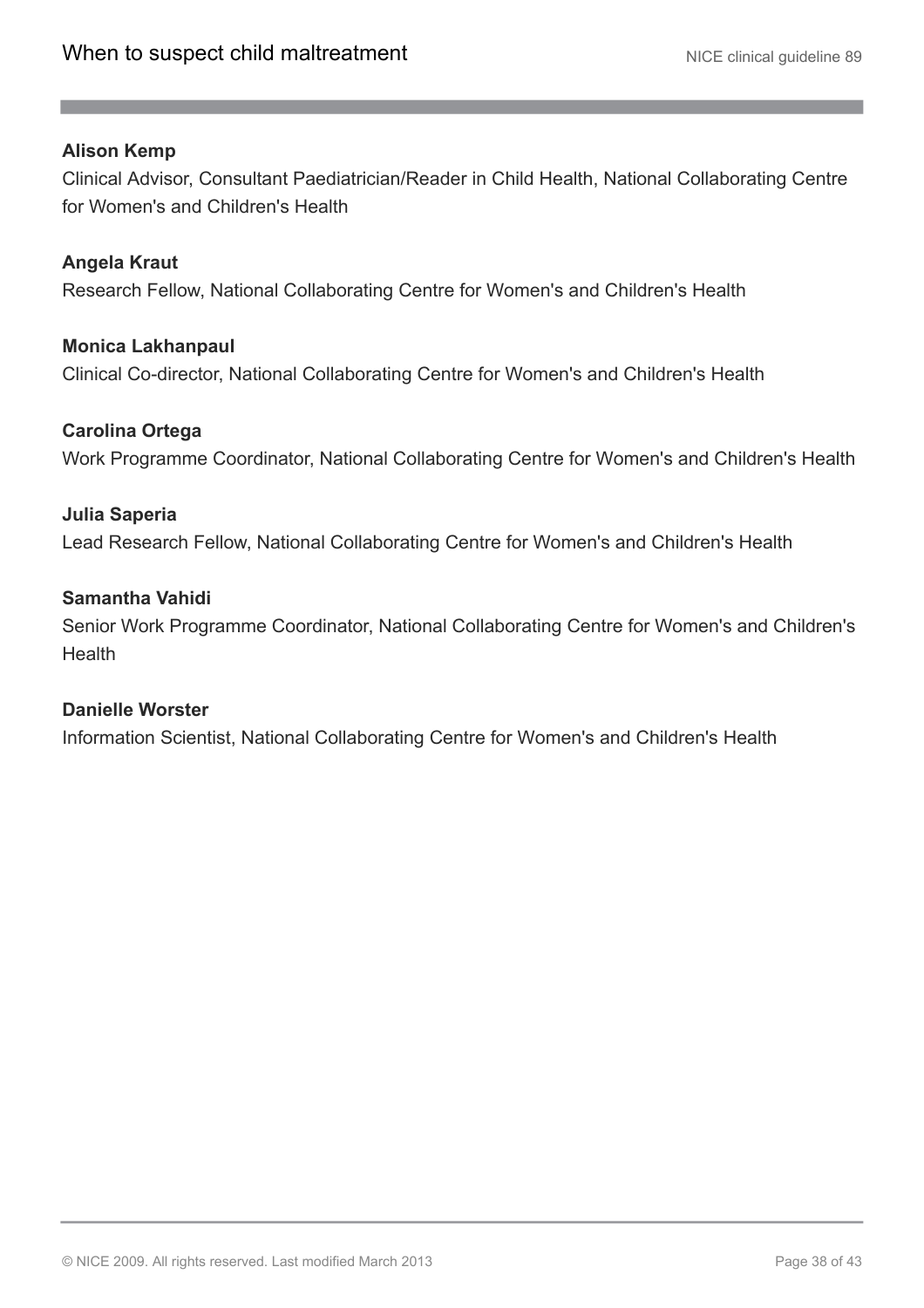# <span id="page-38-0"></span>**Appendix B: The Guideline Review Panel**

The Guideline Review Panel is an independent panel that oversees the development of the guideline and takes responsibility for monitoring adherence to NICE guideline development processes. In particular, the panel ensures that stakeholder comments have been adequately considered and responded to. The panel includes members from the following perspectives: primary care, secondary care, lay, public health and industry.

**Dr Rob Walker (Chair)** General Practitioner, West Cumbria

**Dr Mark Hill** Head of Medical Affairs, Novartis Pharmaceuticals UK Ltd

**Ailsa Donnelly** Lay member

**Dr John Harley** General Practitioner, North Tees PCT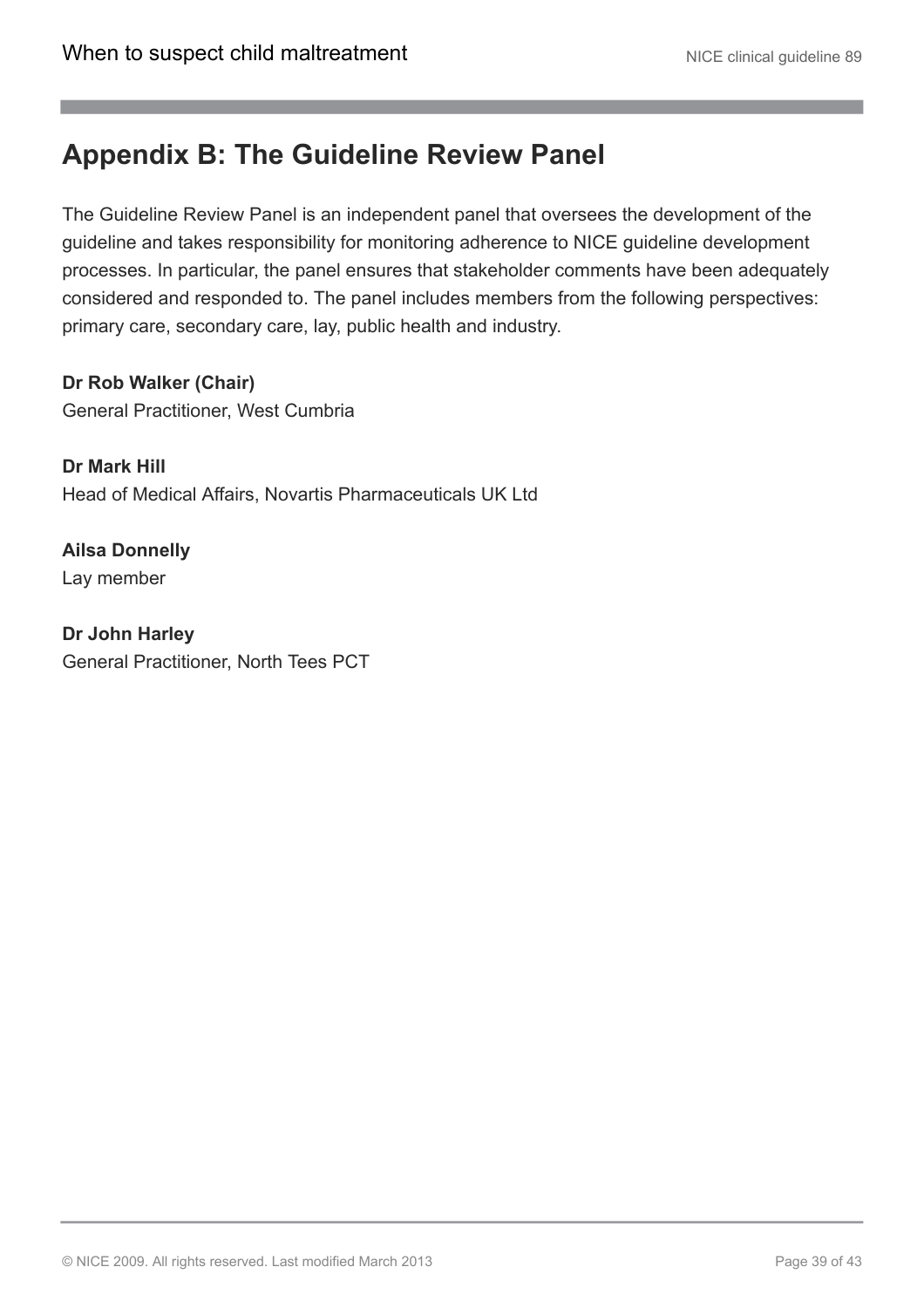# <span id="page-39-0"></span>**Appendix C: Using this guidance**

The [full guideline](http://guidance.nice.org.uk/CG89/Guidance/pdf/English) contains a flowchart on how to use this guidance.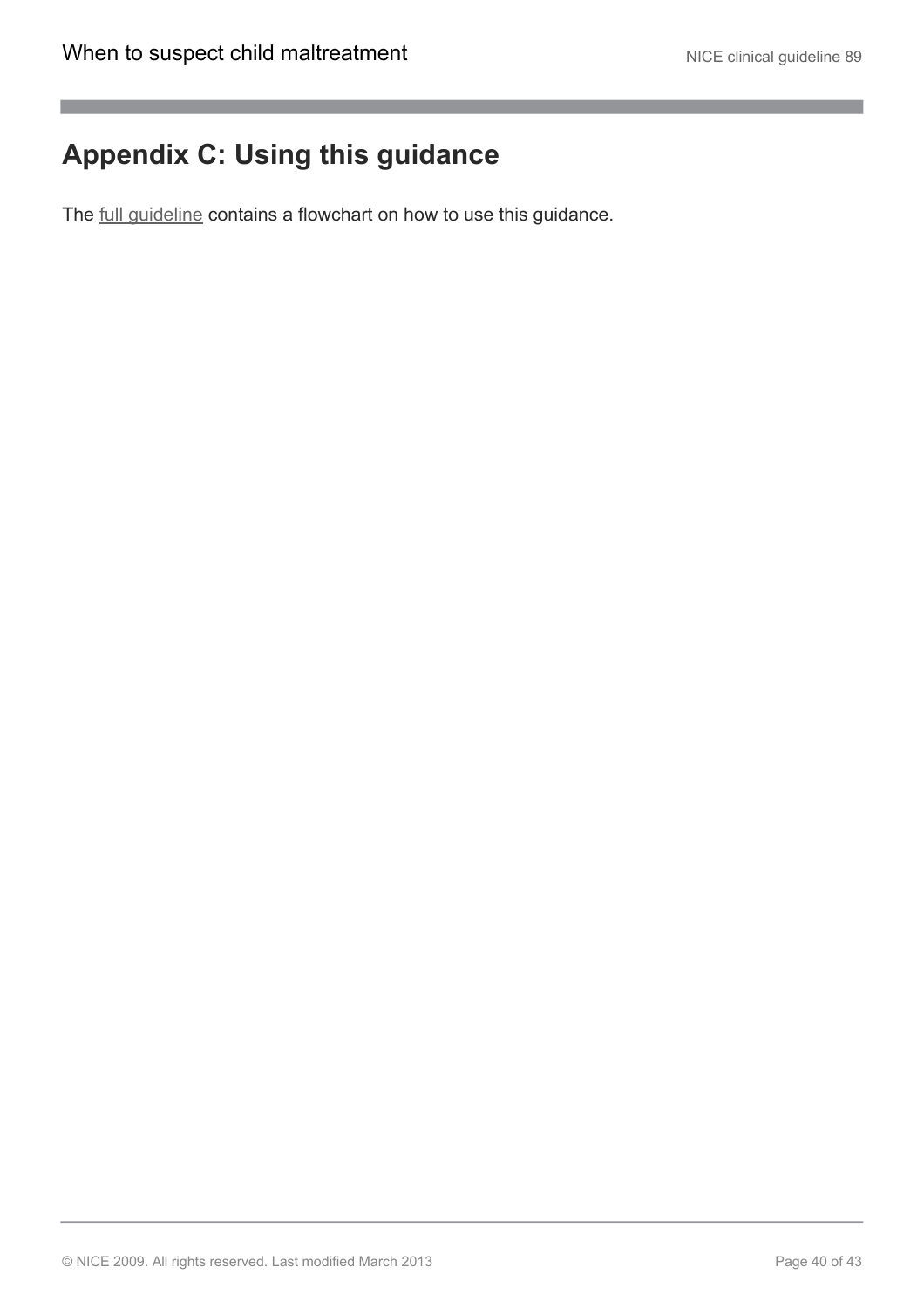# <span id="page-40-0"></span>**Changes after publication**

**January 2014:** Recommendation 1.2.1 footnote 6 has been further amended to ensure it accurately reflects Crown Prosecution Service guidance.

Recommendation 1.2.2 has been clarified by adding a footnote reflecting Crown Prosecution Service guidance.

**March 2013:** Recommendation 1.2.1 has been clarified by adding a footnote referencing the Sexual Offences Act 2003

**January 2013:** minor maintenance

**November 2012:** minor maintenance

**January 2012:** minor maintenance

#### **December 2009**

This guidance was reissued in December 2009 to correct a factual inaccuracy in recommendation 1.2.13.

The following recommendation was changed from:

*Consider child maltreatment if a child has poor school attendance that the parents or carers know about that has no justification on health, including mental health, grounds and formally approved home education is not being provided*.

to:

*Consider child maltreatment if a child has poor school attendance that the parents or carers know about that has no justification on health, including mental health, grounds and home education is not being provided.*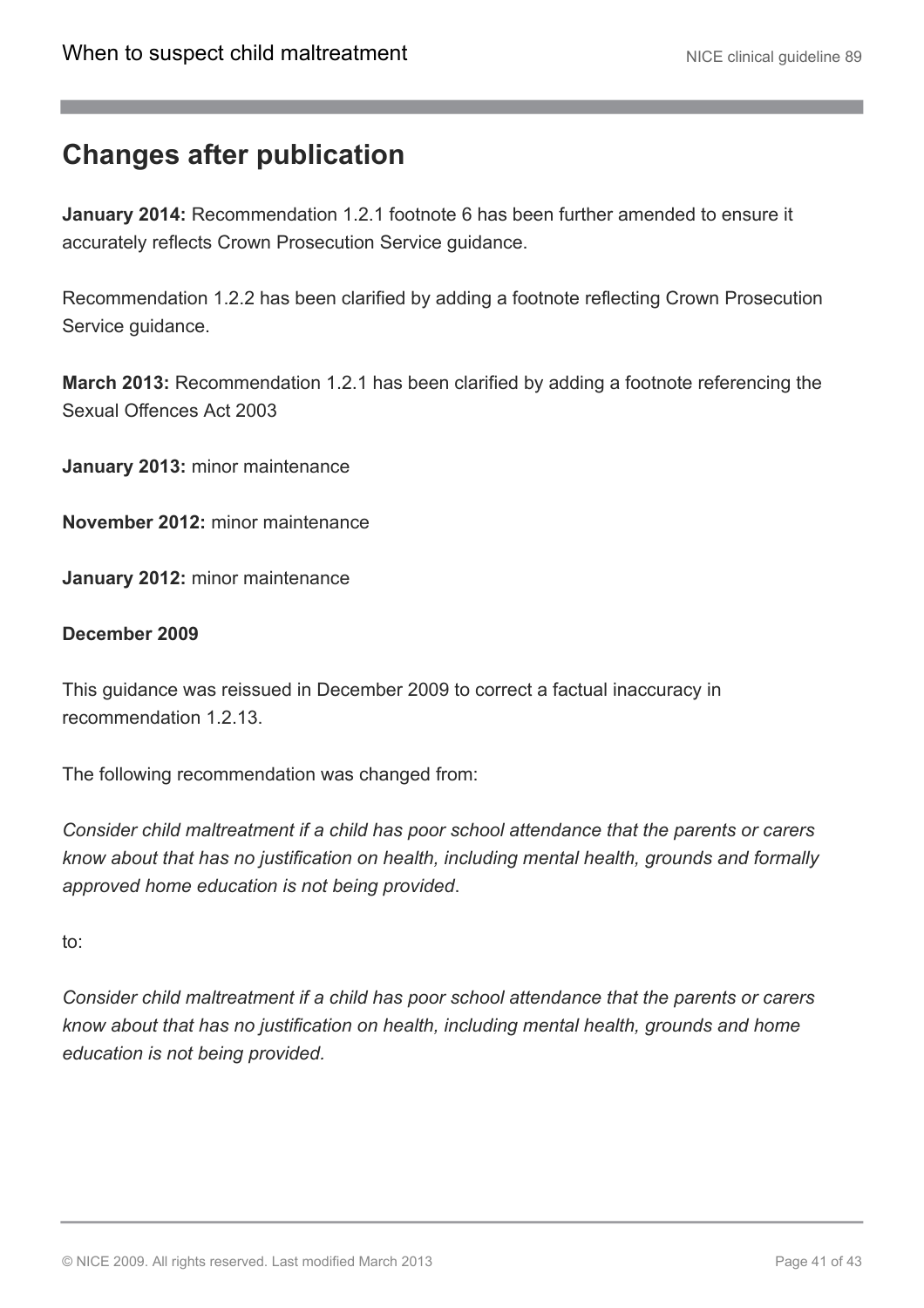# <span id="page-41-0"></span>**About this guideline**

NICE clinical guidelines are recommendations about the treatment and care of people with specific diseases and conditions in the NHS in England and Wales.

The guideline was developed by the National Collaborating Centre for Women's and Children's Health. The Collaborating Centre worked with a group of healthcare professionals (including consultants, GPs and nurses), patients and carers, and technical staff, who reviewed the evidence and drafted the recommendations. The recommendations were finalised after public consultation.

The methods and processes for developing NICE clinical guidelines are described in [The](http://www.nice.org.uk/aboutnice/howwework/developingniceclinicalguidelines/clinicalguidelinedevelopmentmethods/clinical_guideline_development_methods.jsp) [guidelines manual.](http://www.nice.org.uk/aboutnice/howwework/developingniceclinicalguidelines/clinicalguidelinedevelopmentmethods/clinical_guideline_development_methods.jsp)

We have produced [information for the public](http://publications.nice.org.uk/IFP89) explaining this guideline. Tools to help you put the guideline into practice and information about the evidence it is based on are also [available.](http://guidance.nice.org.uk/CG89)

### **Your responsibility**

This guidance represents the view of NICE, which was arrived at after careful consideration of the evidence available. Healthcare professionals are expected to take it fully into account when exercising their clinical judgement. However, the guidance does not override the individual responsibility of healthcare professionals to make decisions appropriate to the circumstances of the individual patient, in consultation with the patient and/or guardian or carer, and informed by the summary of product characteristics of any drugs they are considering.

Implementation of this guidance is the responsibility of local commissioners and/or providers. Commissioners and providers are reminded that it is their responsibility to implement the guidance, in their local context, in light of their duties to avoid unlawful discrimination and to have regard to promoting equality of opportunity. Nothing in this guidance should be interpreted in a way that would be inconsistent with compliance with those duties.

### **Copyright**

© National Institute for Health and Clinical Excellence 2009. All rights reserved. NICE copyright material can be downloaded for private research and study, and may be reproduced for